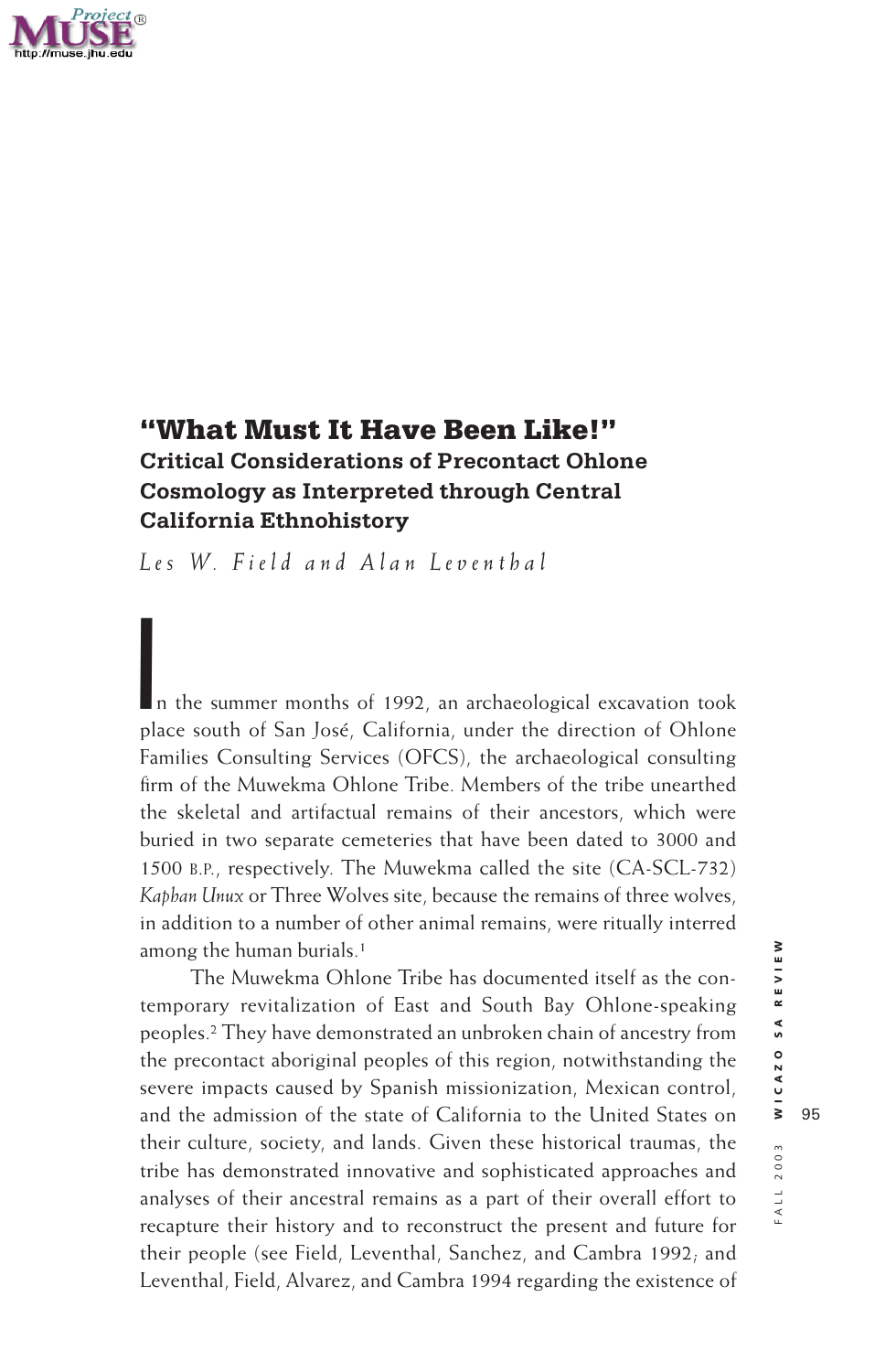the Ohlone and the erasure of their ancestry by political, economic, and academic forces during the early and middle decades of the twentieth century).

OFCS and the Muwekma Ohlone Tribe consequently utilized the occasion of each archaeological project to simultaneously pursue two interwoven goals. One goal is to bring as many of the tribal members together to participate in the excavation as possible, which itself accomplishes two aims—reestablishing a very real link between the contemporary people and their ancestors, and doing so in an atmosphere of community and camaraderie that strengthens the links between the various Ohlone families through the pursuit of a common purpose. A second goal involves the writing of archaeological reports. While many non-Indian cultural resource management (CRM) firms submit reports about excavations that are pro forma and essentially repetitive (see Leventhal et al. 1994), OFCS takes each excavation as an opportunity to investigate precontact Ohlone civilization.

The work of interpretation has required that the Ohlone participants and coauthors master the techniques of archaeological analysis, as well as become reacquainted with the cosmologies, narratives, languages, and lifeways of their more recent ancestors that were recorded by ethnographers. The research of John P. Harrington, ethnolinguist of the Bureau of American Ethnology in the 1920s and 1930s, is of particular importance in this respect. In reading, translating, and interpreting the meaning of the stories told to Harrington by two key Ohlone informants, Maria de los Angeles Colos (known as Angela Colos) and José (Joe) Guzman, in light of the archaeological findings, the Ohlone contributors are afforded the opportunity to metaphorically exclaim, *"what it must have been like!"* This was the interjection Angela Colos professed during the telling of one mythic narrative recorded by Harrington. The work of interpretation for contemporary Ohlone is thus a creative process of bringing cultural history to life and remaking Indian identities in the present in a fashion that mirrors the process by which Angela Colos, José Guzman, and their families made vibrant Ohlone identities in their time.<sup>3</sup>

In keeping with the goals cited above, this article will discuss precontact Ohlone cosmology, focusing on the intriguing discovery of ritually buried animals among the human burials at *Kaphan Unux.* The animals buried at CA-SCL-732 included the whole bodies of three wolves interred in two graves. A sample of charcoal found in association with the single wolf burial and a sample of its bone generated dates of 1500  $\pm$  30 and 2700  $\pm$  80 B.P., indicating interment during Phase II of the Late Period. Two additional wolf skeletons were found in another grave with braided, uncharred yucca or soaproot fiber cordage around their necks. The estimated age for these wolves has been deter-

FALL 2003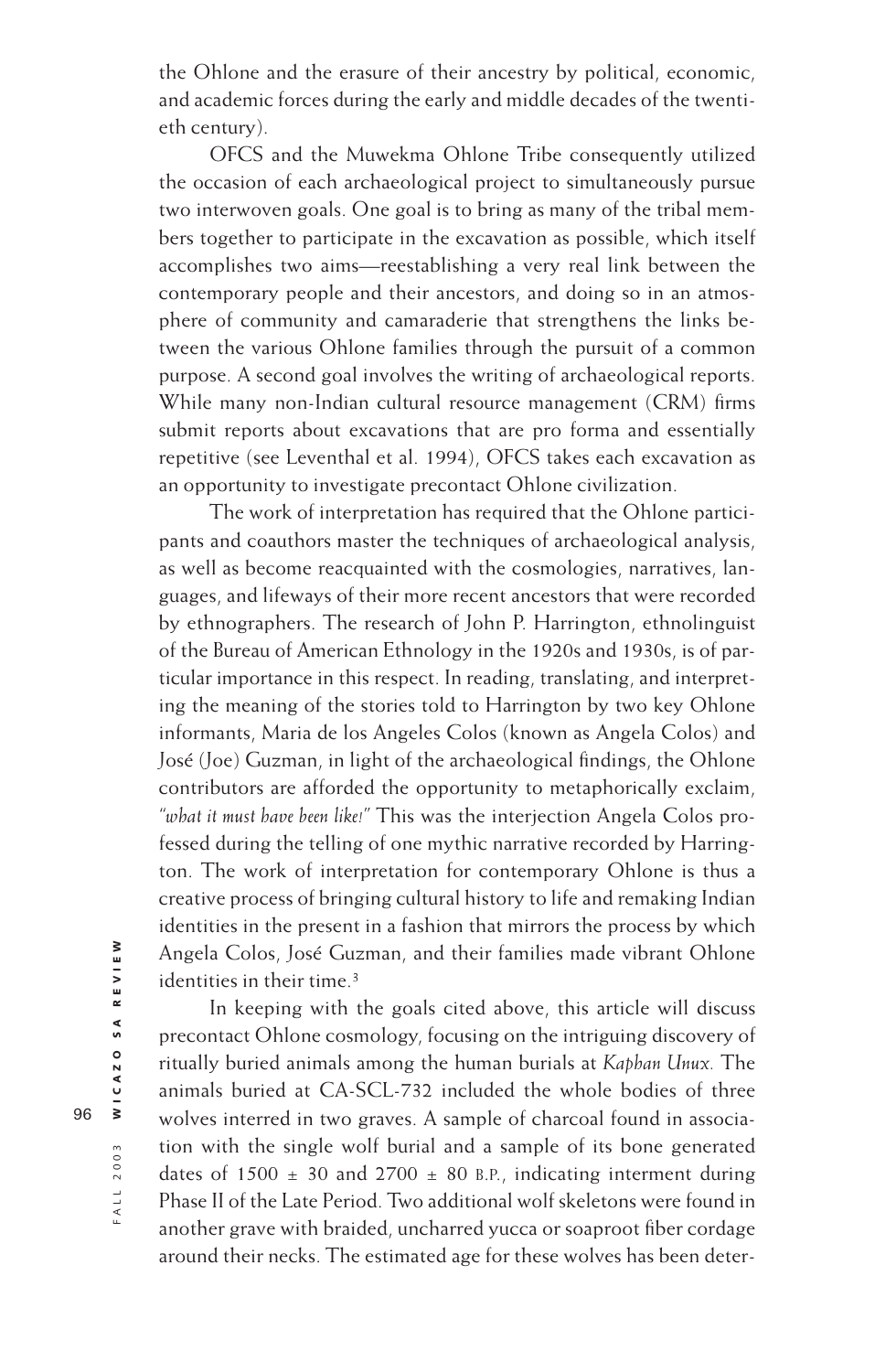mined from the uncharred cordage as  $4370 \pm 90$  B.P. In addition to the wolves, parts of the following animals were found in the graves of particular individuals: squirrel, deer, mountain lion, gray fox, elk, badger, grizzly bear, and blue goose.4 By "ritual burial," we mean the deliberate interral of deceased animals or their body parts, often (but not always) accompanied by nonperishable grave goods, such as shell beads and ornaments, and other symbols of status (e.g., exotic materials) used in central California cultural systems, or the placement of animal parts in conjunction with the human burials.

We will first discuss the processes of retention and loss of Ohlone cultural memory in the context of Spanish domination that informs the enormous rupture in Ohlone cultural history that renders our analysis of precontact Ohlone symbolism and ritual so difficult. Briefly, we compare the Ohlone experience first to the experience of another Indian people in California, the Kashaya Pomo, and then to the effects of Spanish domination on the Pueblo peoples of New Mexico. Having made plain the disjunctures in Ohlone cultural history, we then evaluate relevant source materials for interpreting animal burials, underscoring the value of Harrington's materials. Harrington's utility is illustrated by two versions of an animal story told by José Guzman that Harrington recorded, which is here translated by a group of Ohlone elders. On the basis of these source materials, we then unfold possible interpretations of animal burial suggested by the relevant sources, using an animal story told by Angela Colos, recorded by Harrington, and translated by the same group of Ohlone elders. To suppose that Ohlone culture or any culture has remained so unchanging that ethnohistoric sources can straightforwardly explain twenty-five-hundredyear-old archaeological remains and mortuary patterns is ludicrous. Instead, we argue that cultural continuities in the histories of the Ohlone and other central Californian peoples are testimonies to both the long history of social, cultural, and ritual complexity in the region and the resilience of these societies under the impact of European and Euro-American conquest. Our goal is therefore not "the truth" about ritual animal burials, but rather a critical discourse about what *can* be said about Ohlone cosmology and cultural systems, the culturalsymbolic significance of ritual animal burial in those systems, and the transformation of those systems following the entry of European peoples into what is now California.

In conclusion, we emphasize the audacious courage of both contemporary Ohlones and their ancestor Angela Colos in their refusal, at different moments in this century, to simply forget, and their insistence on re-creating Ohlone cultural vibrancy. The transmission of culture is a deeply creative process realized at both the individual and collective levels, which we believe the life of Angela Colos exemplifies.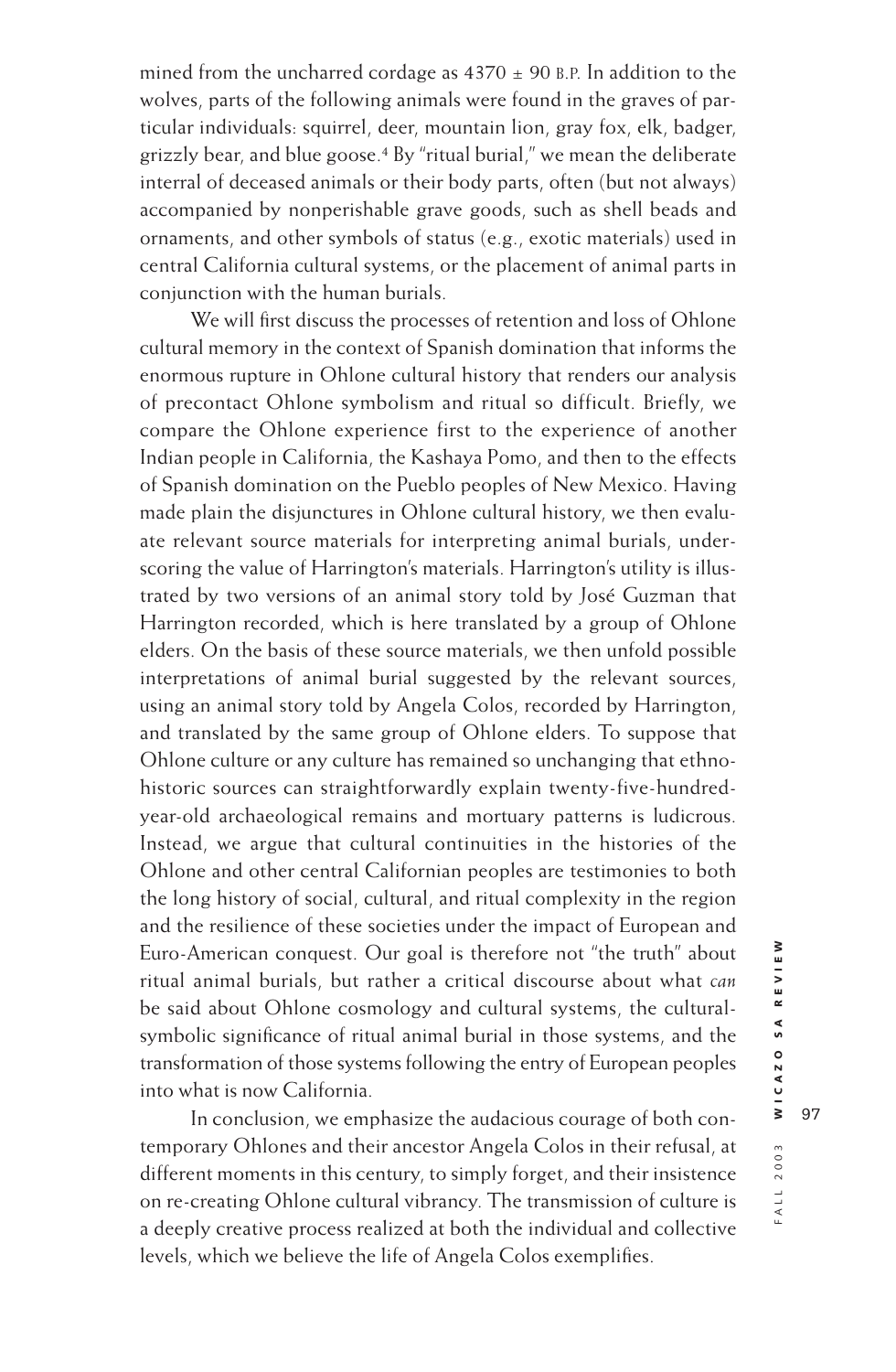# **ASSESSING THE RUPTURE OF OHLONE CULTURAL MEMORY IN COMPARATIVE CONTEXT**

While structures of kinship and family life sustained Ohlone identity into the late twentieth century (Field et al. 1992; Leventhal et al. 1994), making the current revitalization of the Muwekma Ohlone Tribe possible, Ohlone languages and much of the dynamics of the aboriginal Ohlone worldview ceased to be transmitted from one generation to the next. This rupture occurred in the twentieth century rather than immediately or soon after missionization or the admission of California into the United States. The vitality of Ohlone language and culture, which persisted for more than one hundred years following the trauma of missionization, florescing in the Verona Band revival at the Alisal rancheria, which Harrington (1921–1939), Gifford (1926, 1927, and 1955), Kelly (1978, 1991), and others described, highlights the persistence of Ohlone cultural memory. The narratives that Harrington recorded from José Guzman and Angela Colos reveal that well into the twentieth century Ohlone descendants told stories about humans and animals that formed part of an indigenous worldview. We will argue that to *some* extent that worldview was historically related to both missionperiod and pre-Hispanic indigenous cosmology.

On the other hand, the rupture of cultural memory underscores the ultimate effectiveness of colonial domination (such as racial inequality and assimilationist policies) in undermining the wellsprings of Ohlone identity. Ohlone cultural memory was ultimately disrupted in the mid–twentieth century, such that contemporary descendants do not tell these stories anymore or speak the indigenous languages in which they were originally expressed. Spanish colonization of coastal California is the proximate cause of the disruption of Ohlone society and cultural memory. Spain moved into California (A.D. 1769) very late in its imperial history, even though the Ohlone experience is not necessarily representative of Spanish colonialism's effects on native North Americans or of the fate of all native peoples in north-central coastal California under European colonialism. Spanish mariners had reconnoitered the coast in the late sixteenth century. The accession of the Bourbon dynasty toward the end of the eighteenth century revived imperial ambitions and the need to compete with British and Russian territorial ambitions in western North America (Weber 1992). The colonial occupation of California occurred primarily as a militarygeopolitical venture, intended to hold the line on the Spanish Pacific frontier through the establishment of presidios at San Diego, Santa Barbara, Monterey, and San Francisco that made California "secure" from the other competing powers. Secondarily, the Spanish needed to control the native populations, a task secured by the Franciscans, whose

FALL 2003

ALL 2003 **WICAZO SA REVIEW**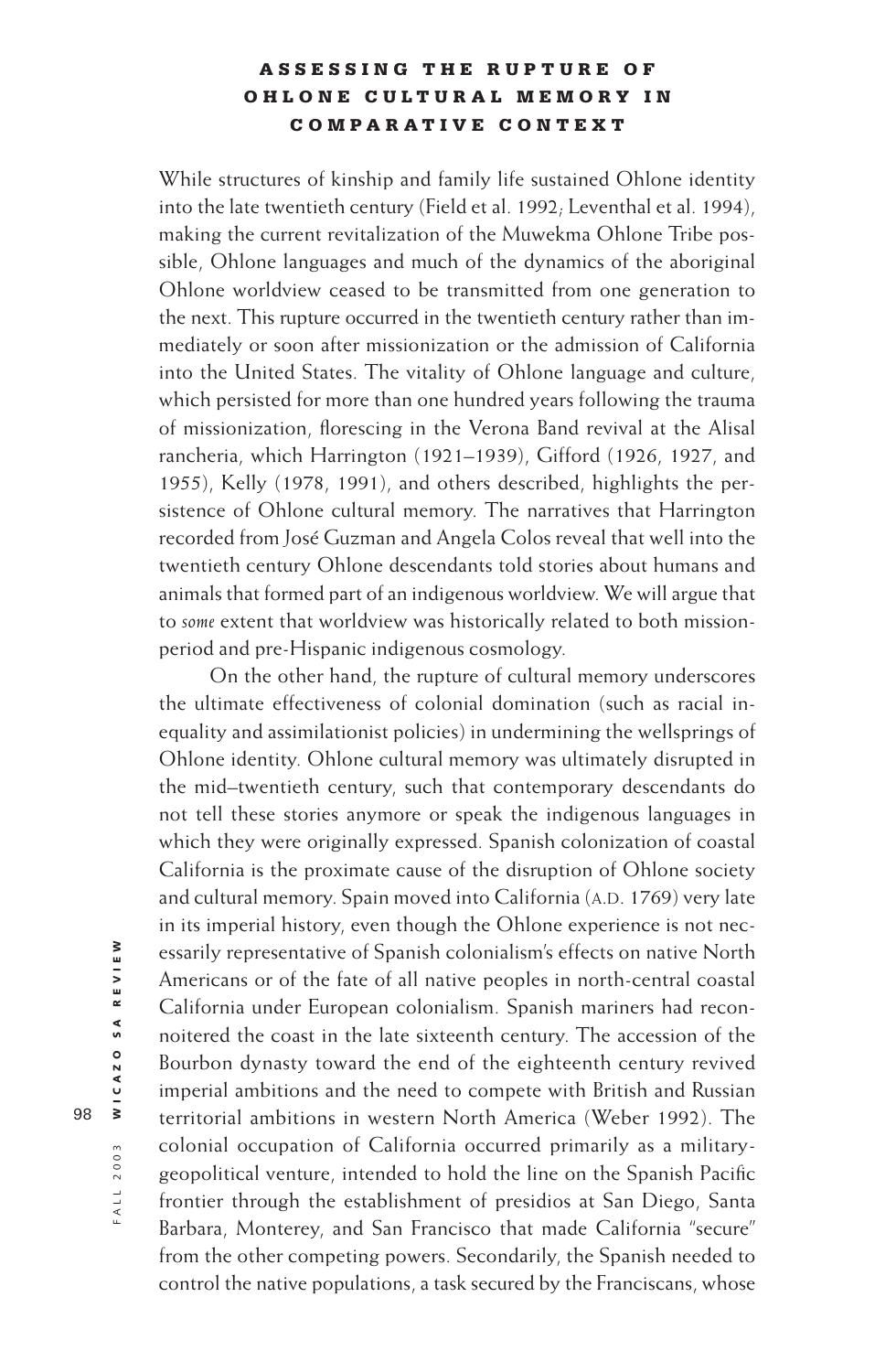missions did so at the cost of almost obliterating those populations (Rawls 1984; Hurtado 1988; and Monroy 1990).

To control indigenous populations and render their missions productive in the European sense, late eighteenth-century Spanish missionization was obliged to destroy the productive, distributive, and ecological features of aboriginal Ohlone political economy, all of which were alien to the Spaniards (Leventhal et al. 1994). The missions were, in fact, highly successful economic ventures that produced significant agricultural surpluses, which were only partly consumed by the relatively few Spanish settlers and mostly exported back to Mexico (Weber 1992). That success hinged on the wholesale transformation of the coastal ecology of California that, working hand in hand with the violent destruction of native economies, polities, and cosmologies, rendered any return to indigenous lifeways virtually impossible (see Milliken 1991 for an alternative perspective). Given this colonial regime, indigenous cultural revivals were unlikely. But such a revival did occur, as we have noted, based on the meager economic base of seasonal ranch jobs on the estates of the Hispanic Californios. As discussed elsewhere, Alisal provided a land base for the revival of Ohlone cultural memory (Field et al. 1992; Davis 1992; Davis, Stewart, and Hitchcock 1994; Leventhal et al. 1994). When the fragile economic base of Alisal tottered and the land base folded, the processes initiated by Spanish missionization came to fruition, and cultural memory fragmented. Nevertheless, even the loss of Alisal could not destroy the indigenous social structure maintained by relations of kin, which sustained Ohlone identity until the tribal revitalization of the late twentieth century.

The Ohlone experience does not, however, represent Spanish colonialism's effects on all native North Americans it encountered, nor is it representative of the fate of all native peoples in north-central coastal California under European colonialism. The contrasting case of the Spanish colonization of New Mexico is instructive in underscoring the particular processes that led to the fragmentation of Ohlone cultural memory. New Mexico fell under Spanish imperial domination much earlier, during the first decades of the seventeenth century, and was spurred on less by imperial geopolitics than by the expulsion of the Moors from the Spanish homeland in Iberia a century earlier and the Spanish conquest of the fabulously wealthy and sophisticated Aztec Empire. The Spaniards reenacted the experience of both of these historical events in New Mexico, on the level of both real and symbolic conquests (see Gutierrez 1991). The colonial venture failed to attract large numbers of colonists, and the Franciscans became the dominant force, asserting power even over the military. However, in New Mexico the Franciscans confronted indigenous civilizations whose features fell within the parameters of European comprehension: the peoples who became known as the Pueblos farmed and lived in recognizable towns.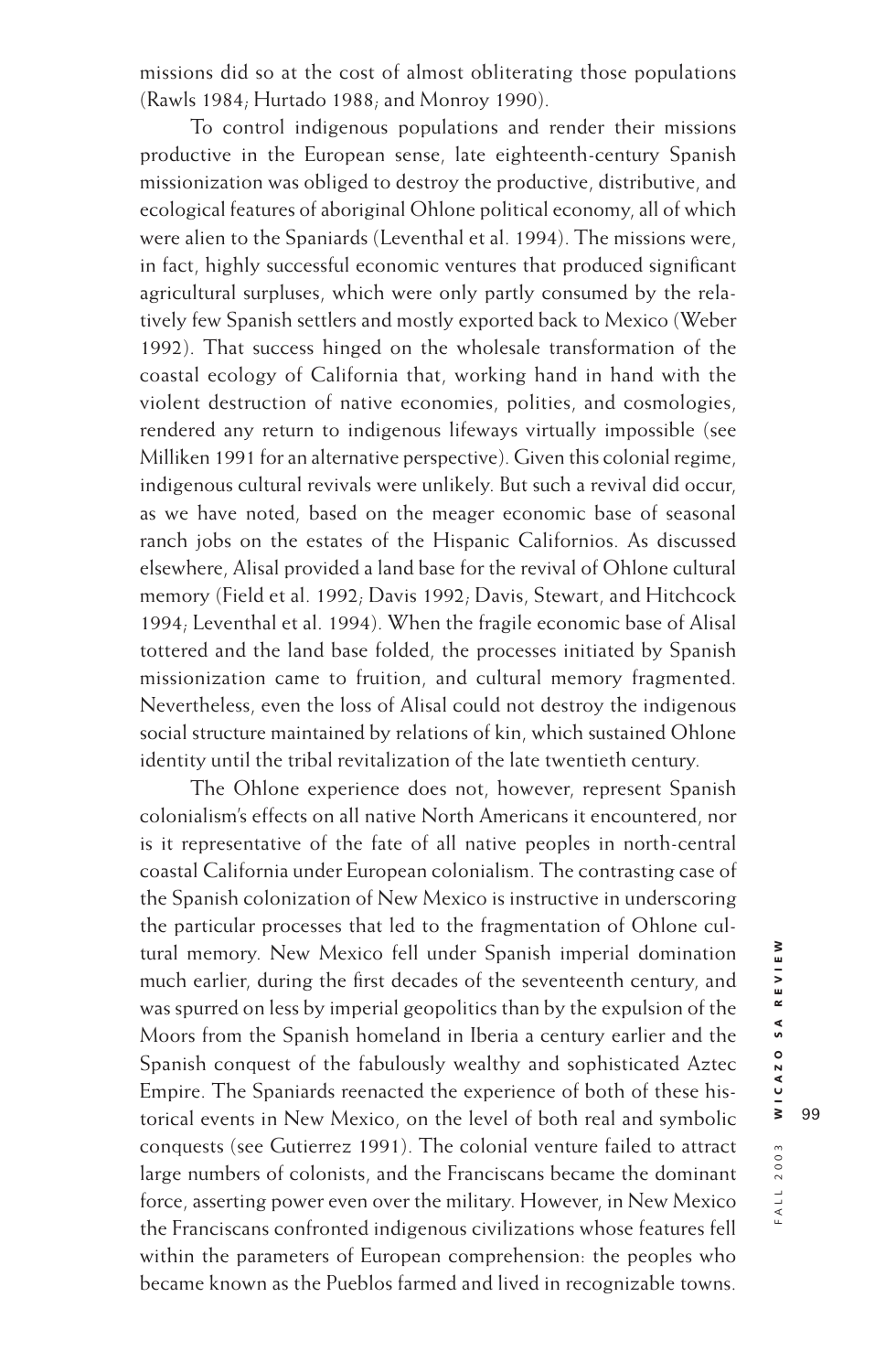Their towns may have been both too densely populated and too distant from one another for Franciscan tastes, and their agriculture may have looked unfamiliar or primitive, but the Franciscans did not attempt to completely alienate the Pueblos from their lands and way of life, as they did later with California natives. When the Franciscans' efforts to convert the Pueblos to Catholicism and annihilate their traditional religions overstepped the boundaries of Pueblo patience, the Pueblos revolted and expelled the Spaniards from their towns and territories, many of which were still largely intact (Sando 1992).

After the Spaniards reconquered New Mexico in the late seventeenth century, Franciscan missionary effort and control was for the most part discredited, and the empire recognized limited but significant Pueblo rights over their lands and political autonomy (Weber 1992). This is not to say that the Pueblos did not suffer from constant depredations by the Spaniards, Mexicans, and ultimately the Americans against these limited rights and especially against their religions; nevertheless, the Pueblos have successfully struggled to maintain control over their homelands. Their success, which has provided a continuous base from which to transmit cultural memory, sharply contrasts with the experience of the coastal Californian native peoples such as the Ohlone, and seems intricately related, we argue, to a certain level of comprehension Europeans and Euro-Americans have displayed toward the fundamental outlines of Pueblo culture as a form of civilization.

Comparing the colonial experience of the Ohlones to that of the Pomo peoples in the region just north of San Francisco reveals very different outcomes of the encounter between Europeans and Native Californian civilizations, even though both the Ohlone and the Pomo constituted fundamentally alien civilizations in the eyes of all Europeans. In the early years of the nineteenth century, the Russian Empire, whose main North American locus of operations was located in the Aleutian Islands and southeast Alaska, established an area of control in the territories of speakers of Kashaya Pomo and Coast Miwok languages in what is now Sonoma County. Like the Spaniards, the Russians were engaged in an imperial geopolitical game in California, as well as exploiting a region of fertile soils and sea mammal furs (i.e., sea otter) in order to produce agricultural surpluses for export to the more important Alaskan colonies.

The Russians established Fort Ross on the Sonoma coast in the heart of the lands of the Kashaya Pomo. The Kashaya and people from other Pomo nations and neighboring Coast Miwok tribes were obliged at gunpoint to build the fort and to till its agricultural estates (Sarris 1993). However, the Russians neither forcibly converted the Kashayas and their neighbors to the Orthodox Church nor attempted to subvert

FALL 2003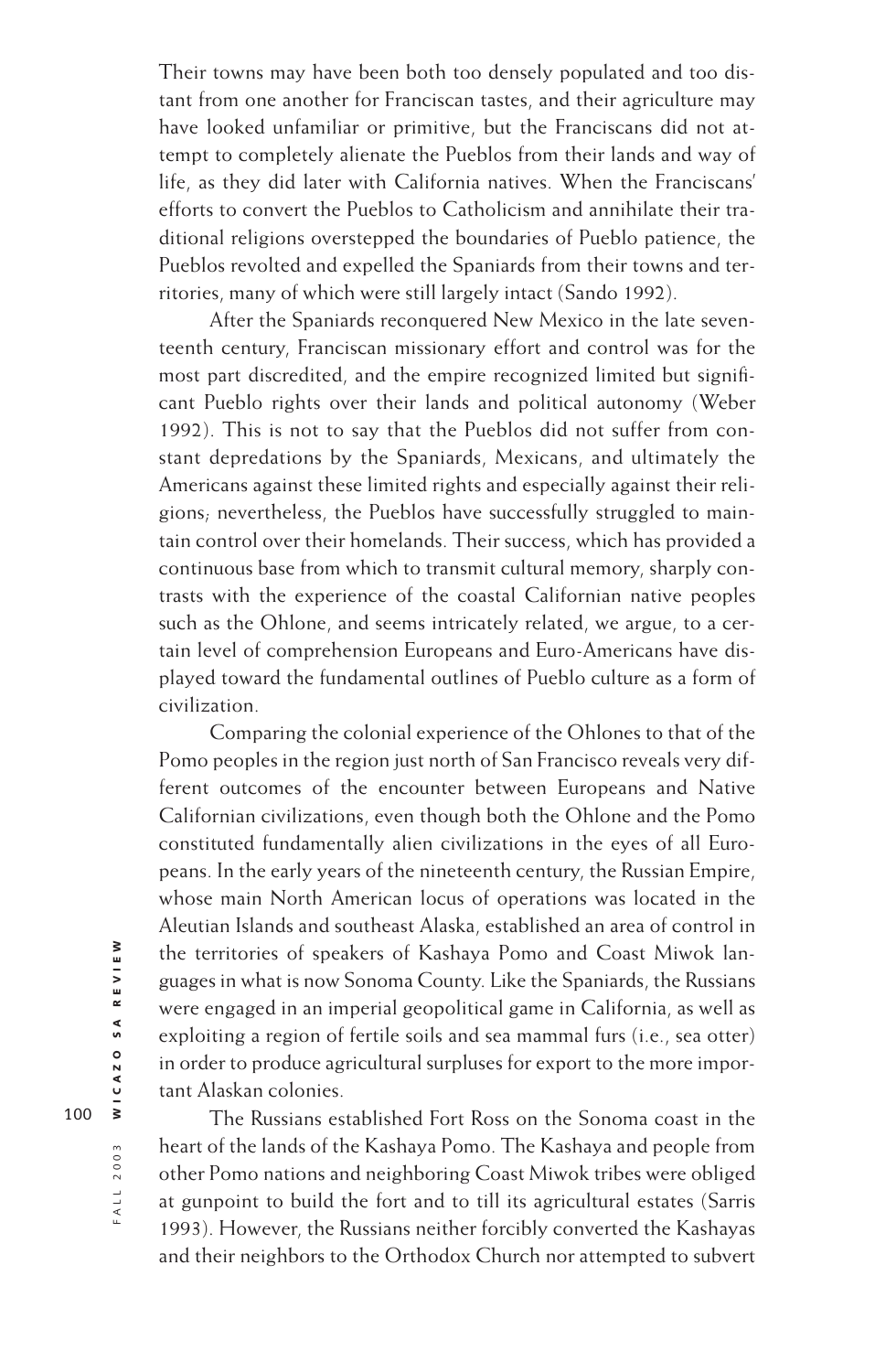and destroy native social structures, symbolic systems, and languages. The effect of the Russians on the environment was mostly limited to the greater region immediately surrounding Fort Ross, rather than, as with the Spanish, spread over huge regions transformed by Europeanintroduced grasses and livestock. While Sarris describes the labor tribute the Russians exacted from Kashaya as "virtually slavery," with the exception of the Aleuts, the Russians neither trafficked in human property nor sought to control every aspect of their native laborers' lives. As a result of the very different regime the Pomos experienced under Russian imperialism, these native peoples maintained a much stronger grip on land, language, and material culture than any of the missionized Indians, including the Ohlone. The sustained assault on Kashaya and other Pomo cultures took place some decades later, after California's admission to the United States, when all indigenous peoples in the state endured a period of genocidal policies pursued by the federal and state governments. The Pomos became reservation Indians, subjected to the various attempts by local and national authorities to annihilate their sociocultural heritage, which ultimately resulted in the corrosive social pathologies of alcoholism, fragmented families, and economic marginalization.

By the time the Pomo nations and other Native Californians were delivered into the hands of the BIA and other governmental bureaucracies intent on extinguishing indigenous peoples in California (Dorrington 1927; Stewart 1978; Slagle 1996), the Ohlone (Costanoan), declared "extinct for all practical purposes" by Kroeber (1925, 464) and nearly everyone who came after him, had already been left for dead, i.e., as politically inconsequential, invisible, and marginalized by the bureaucrats. They were completely disenfranchised, but did not endure the agony of the reservation system. Thus, the colonial histories of the Ohlone peoples and the Pomo peoples have taken very different trajectories of cultural memory. Pomo cultural memory is more intact and operates under the rubric of federal recognition of tribal status; it is therefore laden with the pain of reservation life, and might be symbolized, as Sarris has so eloquently described, by the Pomo basket, a cultural artifact still produced by Pomo women, greatly esteemed by the white art world, even while the Pomo basket makers live in poverty and cultural oppression. Ohlone cultural memory, by contrast, might be seen as a basket that has been hidden, whose contents have been robbed, and for which the art of manufacture has been stolen. Yet this basket is also a living entity, symbolizing continuities in Ohlone cosmology and symbolism that survived Spanish and American colonialism, even if those continuities, like a basket, must be visualized in the minds of its creators in order to be brought to life.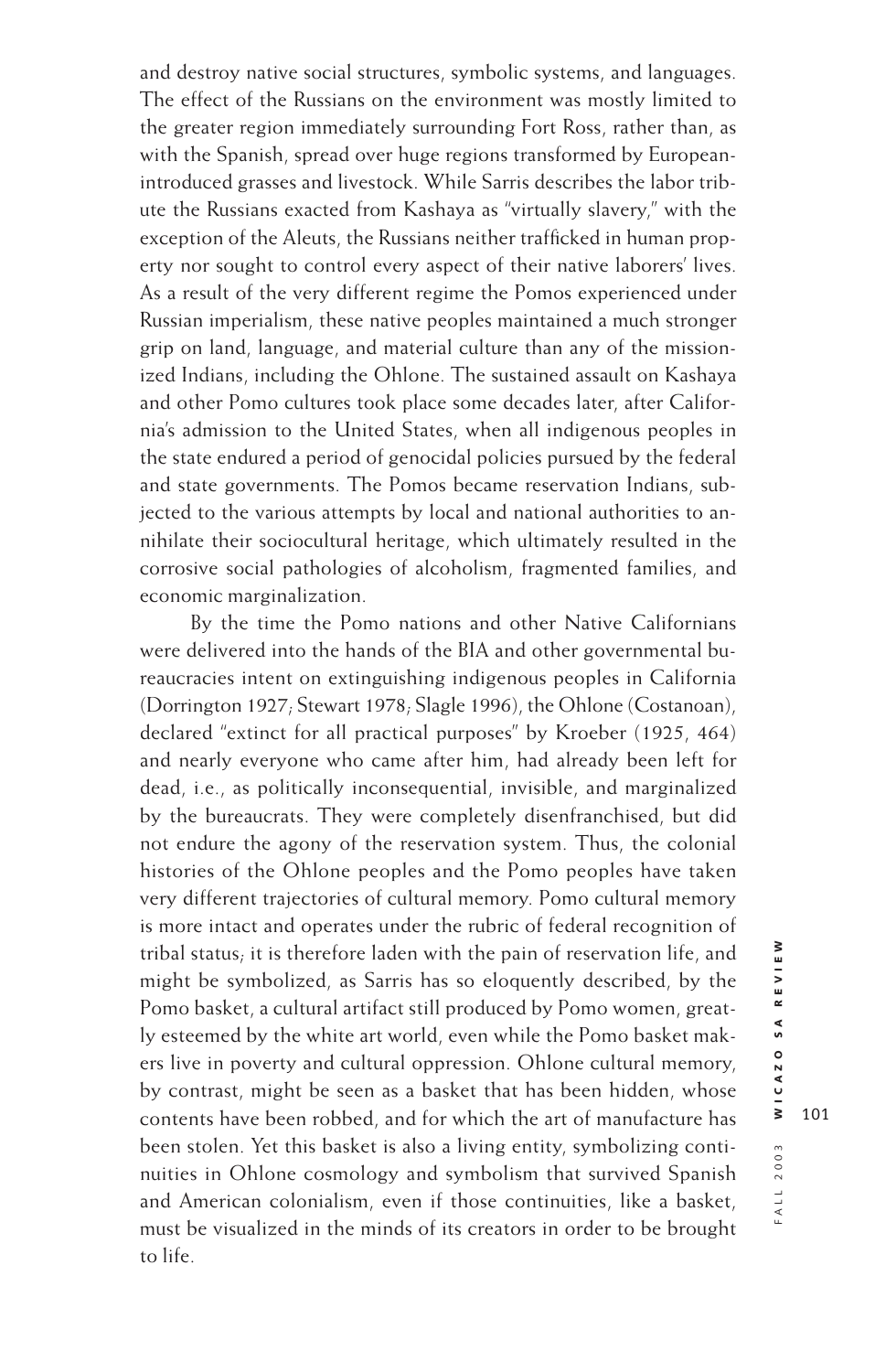# **EVALUATING SOURCE MATERIALS FOR INTERPRETING RITUAL ANIMAL BURIALS**

Let us now turn to a critical evaluation of the sources about central Californian native cosmology that we will use to discuss the significance of animals and animal burials in precontact Ohlone cosmology.

Professional ethnographers made their way into communities of native people living in the San Francisco Bay Area some eighty to one hundred years after the region had been incorporated into and decimated by the Spanish Empire. Ethnographic materials about Ohlonespeaking peoples reflect the profound dislocations and efforts to eradicate precontact native spiritual-religious systems pursued by Spanish colonialism, and then the Mexican and American occupations of what is now the state of California. Relevant information about the cosmologies of neighboring peoples who inhabited the Central Valley and Sierra Nevada foothills comes from areas that had not been as severely impacted by Europeans until the American occupation. We may use information about these peoples, mostly Yokuts and Miwokspeaking groups, only with caveats: what was recorded with respect to pre- and postcontact native groups can and must be considered suggestive rather than definitive, and argues for rather than conclusively demonstrates the links between the peoples of this greater central California region across time and space. In all cases, the information about the cosmologies of the native peoples of central California cannot be said to represent the precontact world but rather different ethnographers' understandings of a particular moment in time during the forced transformation of native peoples and their cultural systems. The descriptive and analytic frameworks of early ethnographers were imbued in part with the evolutionist criteria and ideologies pervasive in social science during the late nineteenth and early twentieth centuries against which Native Californians were always considered primitive and far less complex than tribal groups elsewhere in North America (Leventhal et al. 1994).

WICAZO SA REVIEW ALL 2003 **WICAZO SA REVIEW**FALL 2003

102

Important source materials include both primary sources (e.g., Gifford and Merriam), which are based on fieldwork carried out early in the twentieth century with central Californian peoples, and interpretive writers (e.g., Gayton 1935 and Applegate 1978) who have amassed primary data gathered by others from which they made broad descriptive and analytic points.<sup>5</sup> In both types of source materials, we consider those writers who stress historically dynamic processes to be more valuable than those who do not. We also find more insightful those ethnographies that are clearly dialogic in approach than those in which the voices of individual informants are anonymous or muted. Finally, we are more in agreement with analyses that acknowledge and underscore the limitations of and alternatives to anthropological mod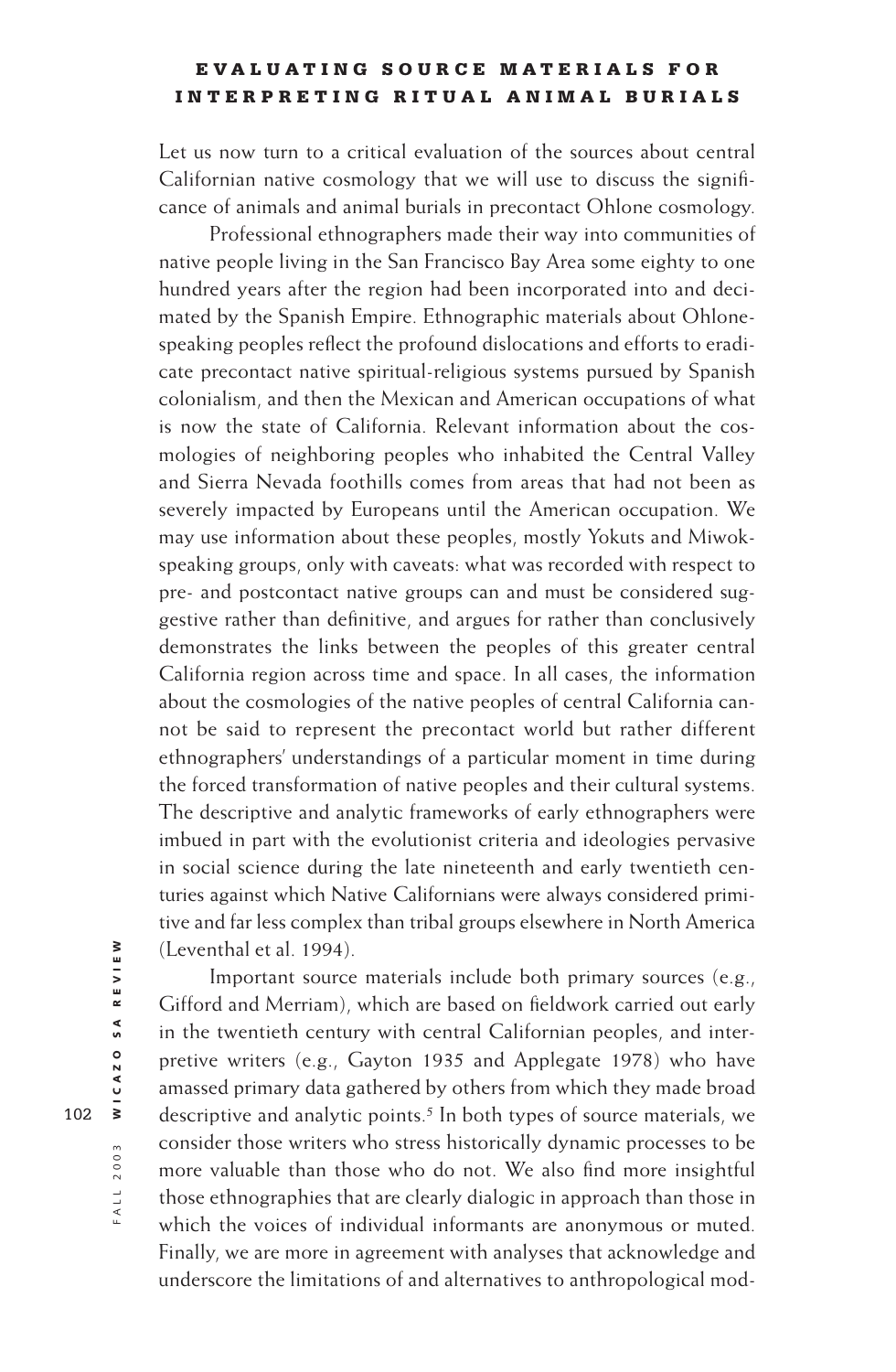els than those that do not. These positionings certainly resonate with contemporary moves in anthropological research and writing, but derive just as much from grappling with the work of interpretation with the Ohlone materials.

An example of work we have found less useful is Richard Levy's (1978) entry on "Costanoans" in the *Handbook of North American Indians,* considered an essential source about the Ohlone. Levy uses languages to determine the sociocultural boundaries between Ohlone peoples. His model is impermeable to historical changes, migrations, and shifts between and among Ohlone and neighboring peoples speaking the same, similar, and radically different languages. Levy's assertion that speakers of Ohlone languages *themselves* used language differences to mark the sociocultural borders that divided them into bounded political units lacks ethnographic evidence (see Milliken 1983, 1991). Despite his own demonstration of significant borrowing of words between Ohlone speakers and neighboring Yokut-, Miwok-, Salinan-, and Esselen-speaking peoples *before* contact with Europeans, Levy concluded that "[a]nother profound change involved the commingling of the Costanoans with peoples of differing linguistic and cultural background during the mission period" (1978, 486). This conclusion limits the depth of Levy's representation of Ohlone cultures and their pre-European histories.

Heizer and Hewes's (1940) exploration of animal ceremonialism in precontact central California contrasts with Levy's. They focused on the interpretation of archaeological sites found in the north Central Valley, the area of ethnographically documented Ohlone (see Milliken 1995) and Yokut-speaking peoples. The authors explicitly criticized models of Native Californian history that presuppose a "simple, uniform culture assumed to have persisted in essentially the same form from earliest times to the present day . . . the background against which ethnographic culture was presented" (Heizer and Hewes 1940, 587). Instead, they described significant cultural transitions demonstrated in the archaeological record. Implicit in these authors' representation of precontact societies is a model of political alliance and bounding of political units based on kinship. That in turn informs their reading of the presence of ritually buried animals in precontact graves.

In the literature about Central Valley and foothill peoples, Gifford's unpublished "Yokuts Moieties" (1915) and "Central Miwok Shamans" (1914) are roughly hewn but valuable field notes of narratives recorded from conversations with reflective, articulate individuals among these central Californian peoples. Among the Chuckchansi Yokuts who lived on the north shore of the San Joaquin River (Madera County), Gifford interviewed Dick Neal, Levi Graham, Frank Banjo, Chicago Dick, Mary Jones, and Susan Georgely, all of varying ages; among the Gashowu Yokuts on the south side of the San Joaquin River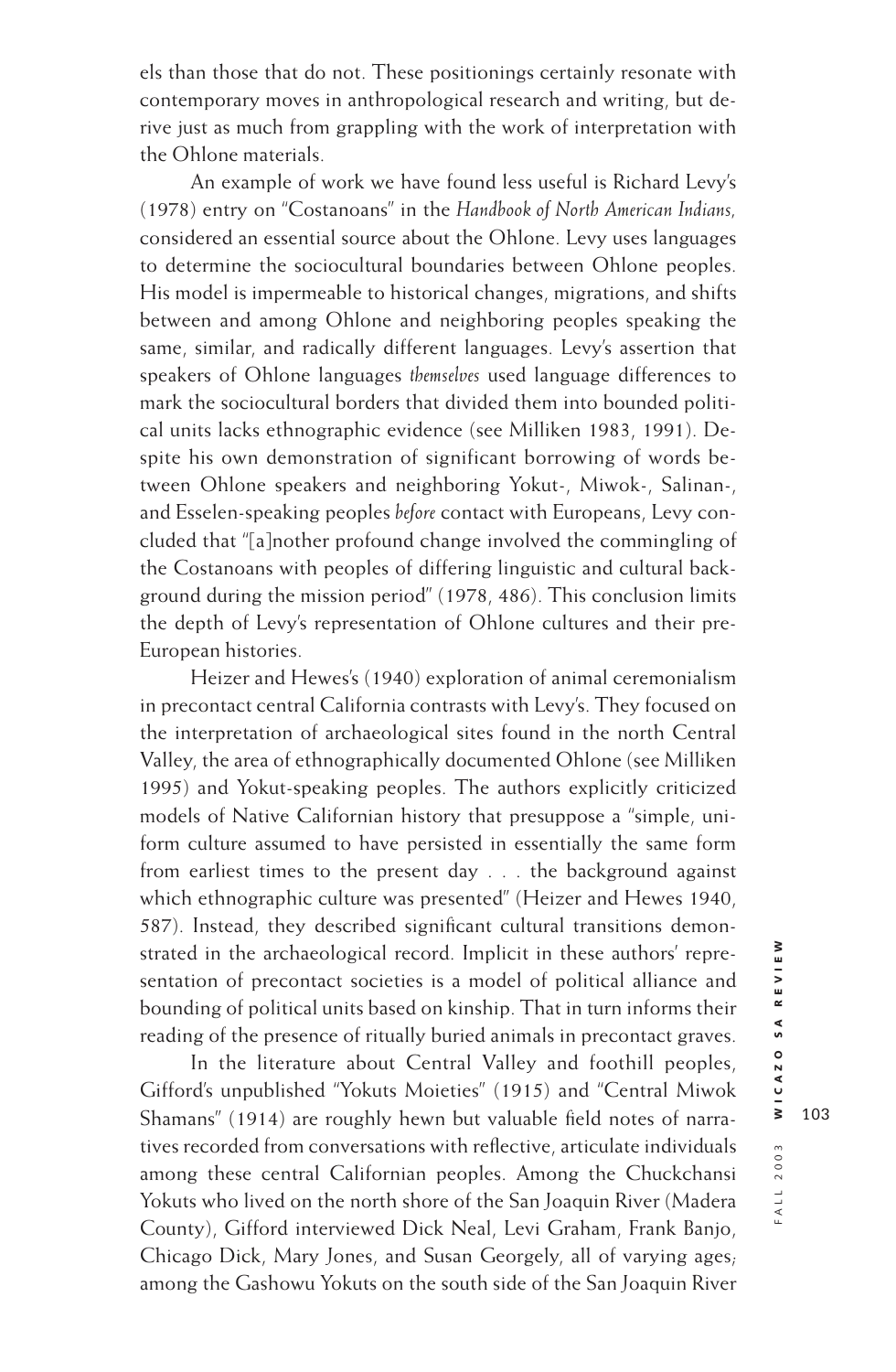(Fresno County), Gifford found only one informant, the elderly Ellen Murphy; among the Tachi Yokuts, who lived at the southern end of the San Joaquin Valley (north shore of Tulare Lake), Gifford conversed with George Miguel, Sam Thomas, and Mary Fernando, all elderly. Among the Miwok people dwelling in the Sierra foothills of Tuolomne County, Gifford's informants were an older couple, Tom and Susie Williams. The tone of his notes preserves the grammar, syntax, and construction of these clearly bilingual individuals. In keeping with the anthropological disciplinary conventions of the time, Gifford cloaked his own presence in these interviews, and thus his relationship with each person remains hidden from view. Merriam's notes (1967), describing José Guzman and the other people living at Alisal, are similarly detached. Nonetheless, the richness of the materials each anthropologist recorded reveals the importance native "informants" attached to their dialogues with the anthropologists.

Kroeber (1925), in his monumental work on the California Indians, detailed the alignment of various animals, birds, fish, insects, plants, natural phenomena, and ceremonial objects within the totemic structure of the Miwoks. His interpretive treatment, presented in table 1, shows named animals, birds, insects, plants, fish, natural phenomena, and ceremonial objects belonging to either the Land Side or Water Side moieties. Such a marvelously detailed schematic practically demands that we draw direct parallels with the animal-related mortuary pattern encountered at CA-SCL-732. However, unlike the Gifford materials, Kroeber elides the sources for this information, the necessarily rich and probably contradictory narratives from multiple informants out of which he extracted the information presented so neatly in table 1. Therefore, when we inspect this list we should keep in mind a great deal of uncertainty about its derivation.

Anna Gayton's "Areal Affiliations of California Folktales" (1935) attempts to draw broad generalizations across large regions of what is now California once inhabited by linguistically, socially, and culturally diverse peoples. Such work offers potentially illuminating maps of Californian cultures that could inform this inquiry into Ohlone cosmology. Gayton utilized Kroeber's division of California into three "culture areas": northwestern, southern, and central. She sketched the common characteristics of each region according to the presence or absence of traits such as creation myths, culture heroes, and particular narratives about animals and other natural and supernatural forces. Her main point appears to have been that characteristics of the Californian culture areas are distributed beyond the current borders of the state, so that the cultures of northwestern California, for example, are actually closely related to the cultures of the Pacific Northwest (also see Goldschmidt 1951 for an independent perspective). At the same time, she found that the central California nations, including the Costanoans

FALL 2003

ALL 2003 **WICAZO SA REVIEW**

WICAZO SA REVIEW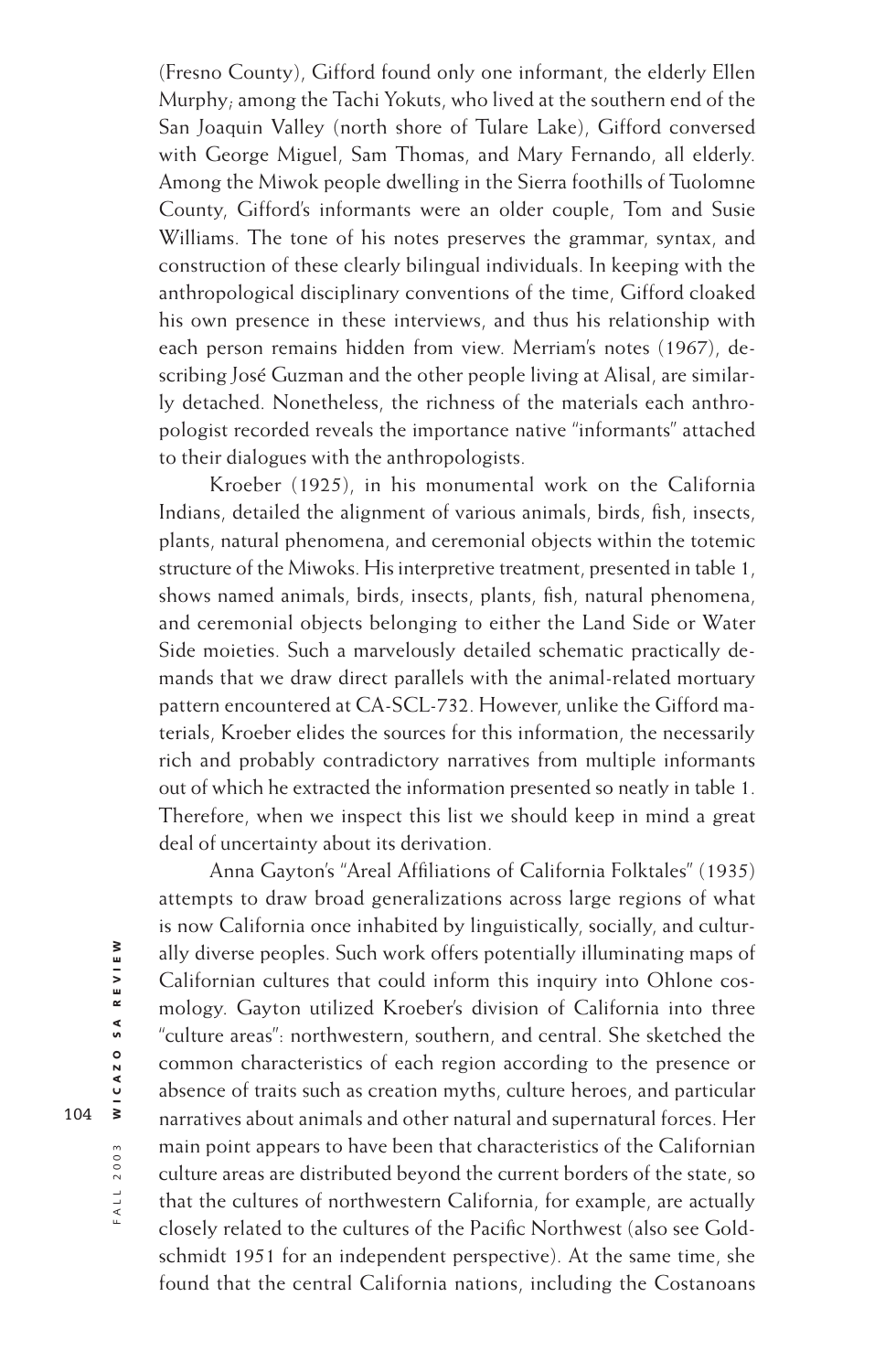| Table 1.                                        |                                        |                      |                                   |
|-------------------------------------------------|----------------------------------------|----------------------|-----------------------------------|
| <b>Miwok Moiety Alignments and Symbols</b>      |                                        |                      |                                   |
| Land Side                                       | Water Side                             | Land Side            | Water Side                        |
| Bear<br><b>Puma (mountain</b> Antelope<br>lion) | Deer                                   | Katydid              | Bee<br>Caterpillar                |
| Wildcat                                         |                                        |                      | Cocoon                            |
| Dog<br>Fox                                      | Coyote                                 |                      | Butterfly<br>Snail                |
| Raccoon                                         | Beaver                                 |                      | Haliotis, and                     |
| <b>Tree squirrel</b><br><b>Badger</b>           | Otter                                  |                      | other shells<br>and bead<br>money |
| Jackrabbit                                      |                                        | Sugar pine           | Jimsonweed                        |
| Eagle                                           |                                        | <b>Black oak</b>     | White oak                         |
| Condor                                          | Buzzard                                | Pine nuts            | Vetch                             |
| Raven<br>Magpie                                 |                                        | Manzanita<br>Tobacco | Oak gall<br>Wild cabbage          |
| Hawk                                            | <b>Falcon</b> (probably)               | Tule                 | (and other                        |
| Chicken hawk                                    |                                        | Salmonberry          | plants)                           |
| Great owl                                       | Burrowing owl                          | (and other           |                                   |
| Blue jay                                        | Meadowlark                             | plants)              |                                   |
| Woodpecker                                      | Killdeer                               |                      |                                   |
| Yellowhammer                                    | Hummingbird                            | Sky                  | Cloud                             |
| Goldfinch                                       | Kingbird                               | Sun, sunshine,       | Rain                              |
| Creeper                                         | <b>Bluebird</b>                        | sunrise              | Fog                               |
|                                                 | Dove                                   | Stars                | Water, lake                       |
|                                                 | Quail                                  | Night                | lce                               |
|                                                 | Goose                                  | Fire                 | Mud                               |
|                                                 | Swan                                   | Earth                | Lightning                         |
|                                                 | Crane                                  | Salt                 | <b>Rock</b>                       |
|                                                 | Jacksnipe<br>Kingfisher, and no        |                      | Sand                              |
|                                                 | doubt other                            | Bows, arrows,        | Nose orna-                        |
|                                                 | waterbirds                             | quiver (probably)    | ment of shell                     |
| Lizard                                          | Frog                                   | Drum                 |                                   |
|                                                 | Salamander                             | Earplug              | Feather apron                     |
|                                                 | Water snake                            | Feather              | Football                          |
|                                                 | Turtle                                 | headdress            | Gambling                          |
|                                                 | Salmon, and<br>various other<br>fishes |                      | bones                             |
| Yellow jacket                                   | Ant                                    |                      |                                   |

*Note:* Those moiety symbols highlighted in bold were also found in mortuary contexts at CA-SCL-732. Those symbols highlighted in bold and italicized are found in the Muwekma stories.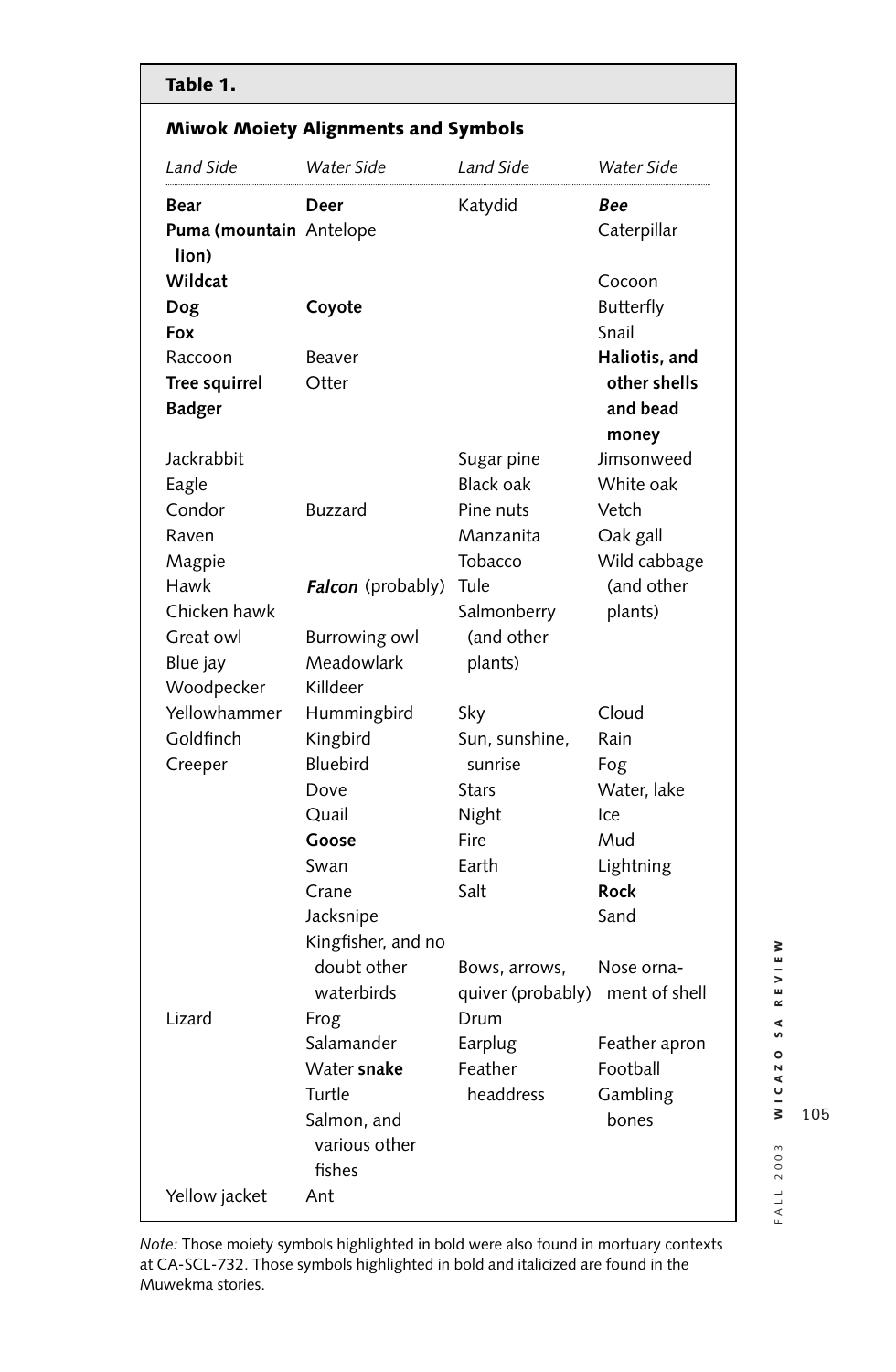(Ohlone) were "aloof" from the influences of surrounding regions. Her judgment on the Ohlone and other central California peoples seems hasty; these peoples were among the most heavily impacted by missionization. It might have been more accurate to write that she did not know what relationships may or may not have existed between them and their neighbors to the north, south, and east, rather than to dismiss such relationships as insignificant (also see Kroeber 1925; Gayton 1930, 1936; and DuBois 1939 about the 1870 religious revitalization at Pleasanton). As with Levy, Gayton's generalizations lack a sense of history and cultural change. Without a sense of the movement of ideas, especially ideas about cosmology, the ways ideas changed within and between areas, or the development of particular ideas and their dynamics, Gayton represented precontact spiritual systems as fixed at the point when Europeans arrived. This is a conventional anthropological characterization of indigenous peoples that Eric Wolf (1982) has called "people without history."

Applegate's (1978) analysis of the dream-helper complex offers a more potentially useful assessment of a widespread religious feature among Californian cultures, though his discussion also draws boundaries around "culture areas" in Native California. Applegate uncritically accepted the linguistic, religious, and social boundaries, parameters, and definitions anthropologists have been drawing around California Indian peoples for decades. His description of the rigid boundaries between areas of California where the Kuksu religion was practiced (north and north-central) versus areas where the dream-helper complex dominated (south-central and south) resembles European preoccupations and experiences with religious boundaries, as in the historical borders between Christendom and Islam. Using language to define sociocultural groups, in a manner identical to Levy, Applegate then reified those borders with religious differences, even when his own data demonstrated a gradient, not a boundary—for example, the presence of dream helpers in native cosmologies decreases gradually from south to north. The notion of religious boundaries as defined by Europeans and Euro-Americans is probably neither an adequate nor an accurate model for understanding the distribution of cultural and cosmological traits in Native California. Nevetheless, we have found Applegate's analysis useful, as the discussion in the following section makes evident.

Harrington's notes are an enormous, mostly unpublished, archival resource that composes the single largest source of information concerned with the descendants of the precontact Ohlone peoples. Harrington's obsession with preserving disappearing California Indian languages, his use of idiosyncratic orthographies and abbreviations, and his ongoing disputes with other anthropologists (particularly Kroeber) about vocabularies and linguistic structures all played a key role in shaping his research agenda and the ethnographic information he recorded.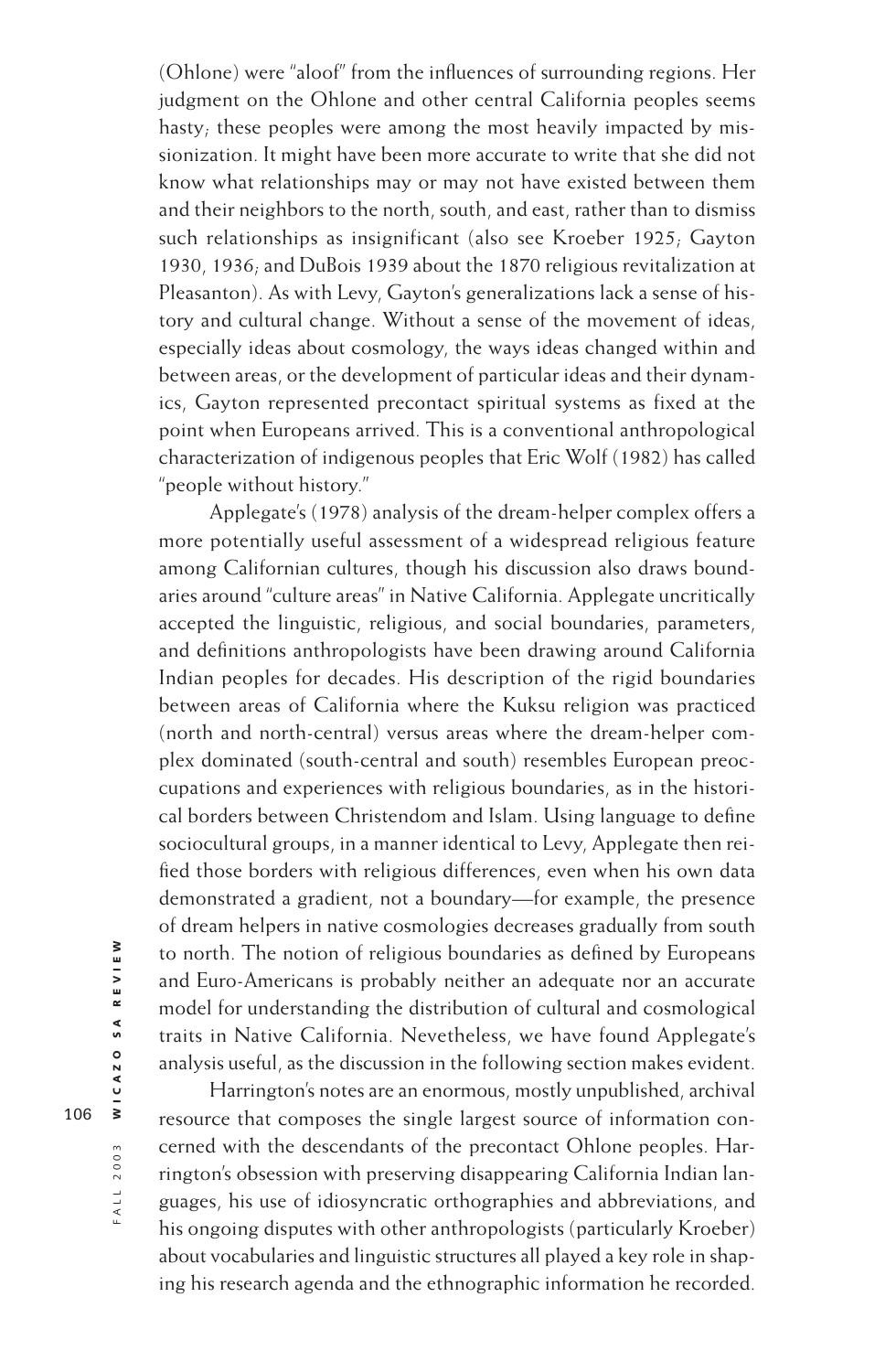Using information from Harrington's notes is thus anything but unproblematic, but recent anthropological introspection may help to recover the rich content of the Harrington materials.

In the last two decades, anthropologists have increasingly explored the relationship between "researcher" and informant: how social, political, and economic forces shape unequal relations of power between academics and the individuals constructed as "objects of study." Much of the reflexive turn in anthropology has been highly critical in nature, stressing the need to reorder unequal relations of power to render anthropologists more responsible to their "informants" in order to make the anthropologists' intentions toward and representations of ethnographic "data" more apparent to informants and readers alike. Sarris (1993), playing out themes that Clifford (1988) and Marcus and Fischer (1986) have elaborated on, has recently described a dialogic approach to interpreting anthropologists' work with Native American informants, particularly ethnographic texts that are constructed around life history interviews the anthropologist has conducted. Sarris critically interrogates one such text, Elizabeth Colson's *Autobiographies of Three Pomo Women* ([1956] 1974). Colson claimed to represent the Pomo worldview through the words of the native informants themselves, even as her anthropologist's hand in selecting particular parts of life histories to include or exclude, and in editing and rewording the "raw" interviews, remains mostly obscured from readers' consideration. Sarris, himself of Kashaya Pomo and Coast Miwok descent, wanted to read Colson's work to understand how the Pomo women decided what to tell Colson, how they strategically shaped their words to cloak confidential information about Pomo culture, and how, in turn, Colson reshaped them. He understands that there is no single "true" version of the Pomo women's words (much less their thoughts), but an infinitely mutable series of readings and rereadings of Colson's representation of her dialogues with the three women. Ultimately, however, by calling attention to this complexity, Sarris reestablishes the humanity of the women as complexly motivated individuals in the face of anthropological objectification by showing how they negotiated their relationship with the ethnographer, choosing how and what to reveal. The nature of anthropological truth after Sarris's exercise appears multifaceted and enmeshed in the relations of power at both the individual and social levels.

Interestingly, Harrington was not insensitive to the dialogic nature of ethnography. Peppered throughout his voluminous word lists and discourses concerning pronunciation and proper orthography, readers find short anecdotes, sequences of related conversational expressions, songs, and longer narratives. Among South and East Bay Ohlone people, Harrington conducted his interviews with several individuals, José Guzman and Angela Colos, Francisca Guzman, Susanna Nichols, and Catherina Peralta Marine (one of José Guzman's granddaughters,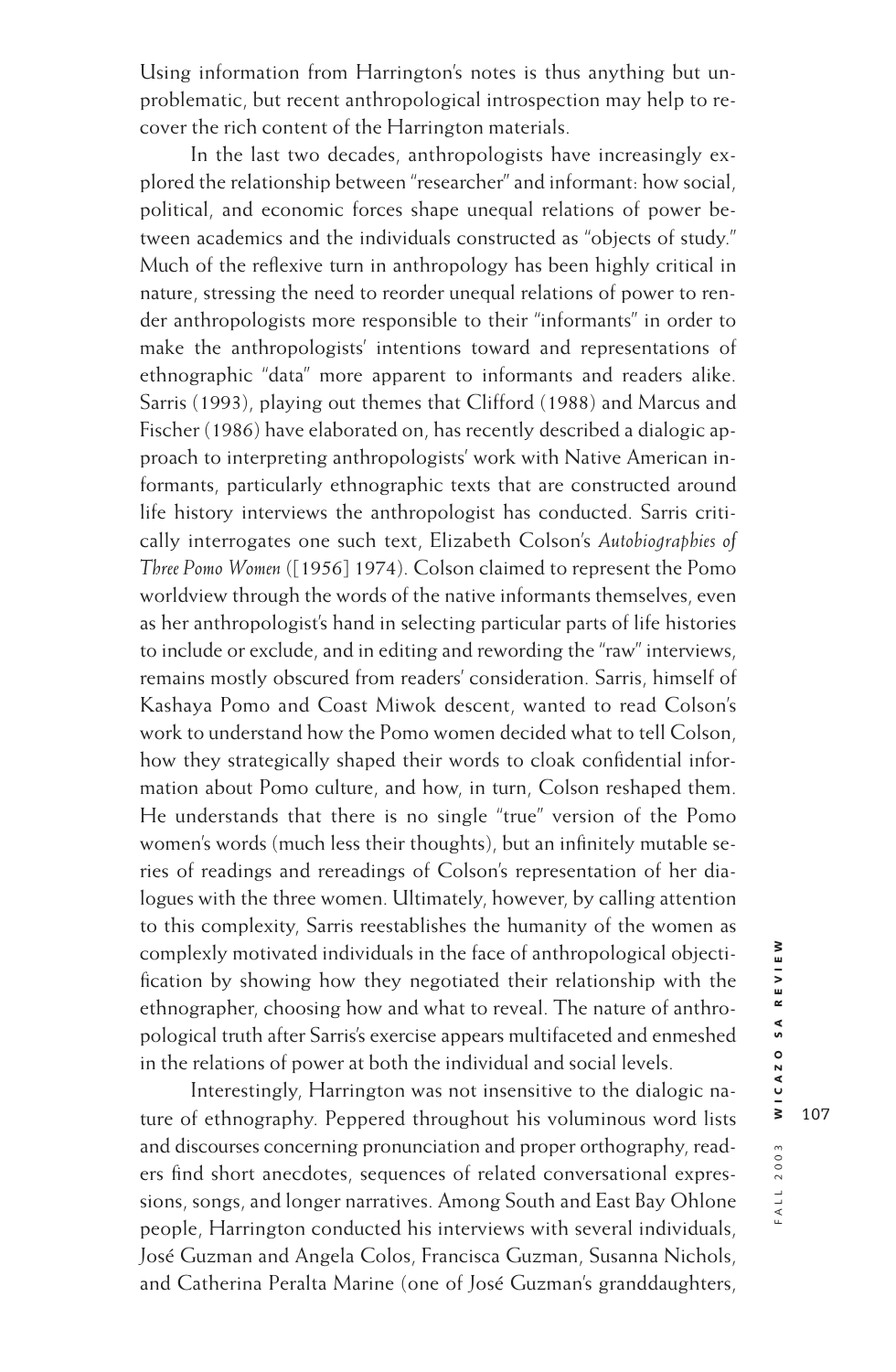then married to Lucas Marine, another Ohlone), all of whom at one time lived at Alisal Rancheria (Gifford 1926, 1927; Harrington 1921–1934; Field et al. 1992; Davis et al. 1994). Born near the San Ramon rancho, José Guzman came from mixed Central Valley Yokut families from Lacquisamne (or Julpun) and Tamcan villages long allied through kinship, trade, and religious rituals with the East Bay Ohlones. One of his wives, Francisca Nonessi (John Guzman's grandmother), however, was descended from Jalquin and Carquin Ohlones. Thus it is hardly surprising that José Guzman lived at Alisal, which during this period was inhabited by a mixture of intermarried and culturally syncretic central Californian peoples speaking different Yokut, Miwok, and Ohlone dialects, a situation that also reflected precontact social relations (see Field et al. 1992).

The ancestry of Angela Colos, and how she became a Chochenyospeaking teller of Ohlone stories who lived on the Alisal rancheria, is an equally complex tale of the cultural and linguistic syncretism in the San Francisco Bay Area during the nineteenth century. According to the Mission San José baptism register, she was born and baptized in San Ramon in the East Bay, the daughter of two Indians named Zenon and Joaquina. These two were married at Mission Santa Clara, and our research strongly suggests that Zenon came from San Rafael and had been baptized at Mission Dolores in San Francisco. Zenon thus appears to have been a Coast Miwok man. Joaquina was likely baptized in Mission San José in the Chochenyo heartland and she lived in the East Bay, but her parents seem to have been Miwoks from a rancheria called Ochejamnes.6 Given these origins, neither José nor Angela should be understood as "traditional storytellers" if by that term these two remarkable individuals are seen as somehow passively receiving and repeating a rigidly defined narrative tradition. Rather, both brought a narrative tradition to life by exercising their own choices to creatively dialogue with Ohlone identity in the Bay Area during their lifetimes.

# **AN OHLONE STORY IN THREE VERSIONS**

Layered onto the dialogues with Ohlone identity that José and Angela's lives embody, Harrington, as ethnographer, obviously edited and shaped his own dialogues with José, Angela, and other informants on which his ethnographic texts were based. This is evident in the excerpts from his notes written while visiting Pleasanton. In the actual transcription, readers can note the admixtures of English and Ohlone words in a basically Californio Spanish text, which appears more faithful to the speech of Harrington's consultants than his own remembered text, which is primarily in English. By recounting two different versions of José Guzman's narrative, Harrington enables readers to appreciate the role of the ethnographer in shaping our view of native cosmology. At the same

FALL 2003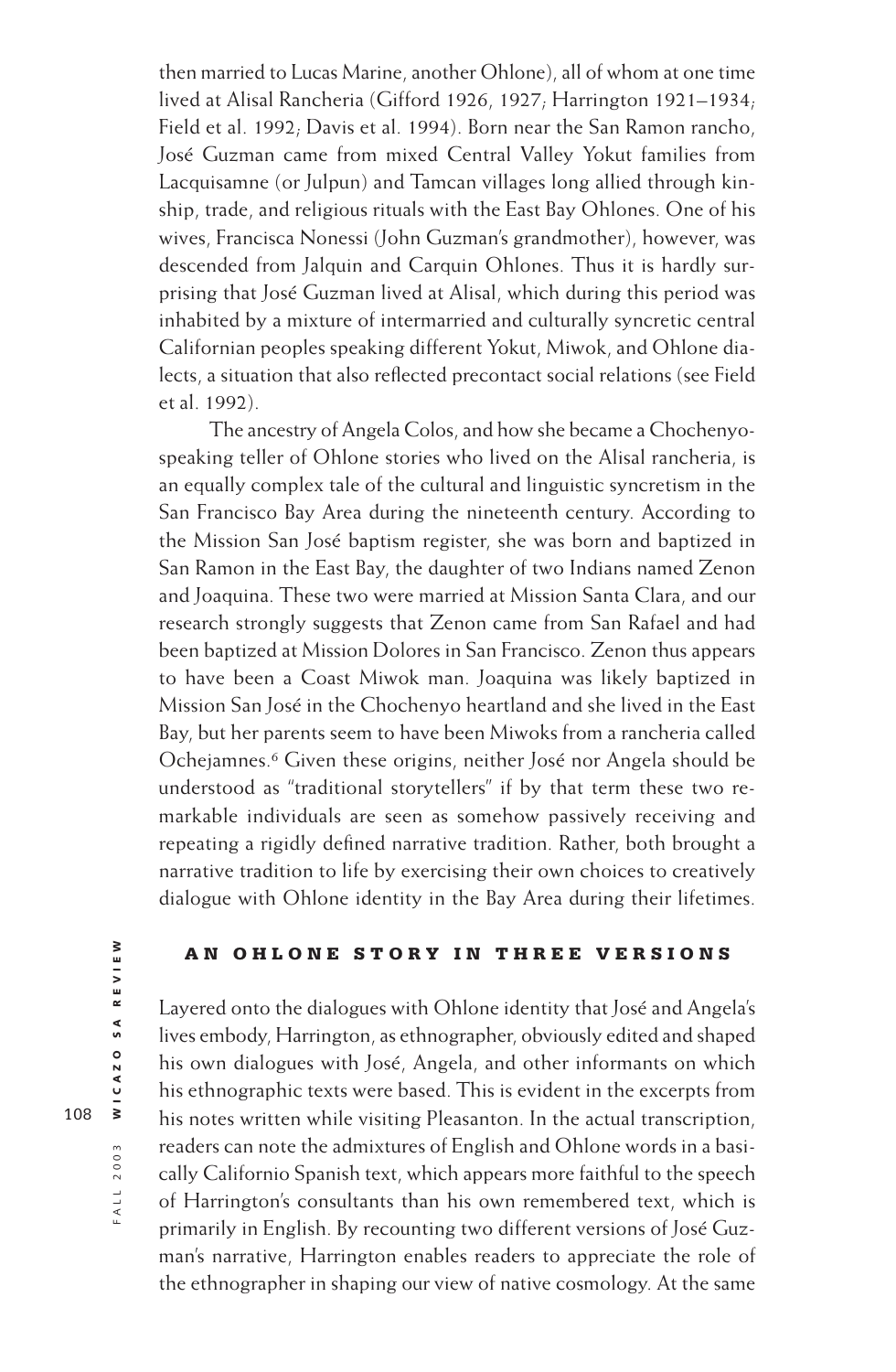time, the access Harrington has afforded to Guzman's words allows the reader to begin to appreciate how animals could appear in the Ohlone worldview of the early twentieth century, a worldview in which bees and wasps were heavily anthropomorphized as they engaged in the outraged feelings that led them to discuss and plan their revenge on the marauding human. In Harrington's first version of the story, taken from his memory, he reconstructs Guzman's sprawling narrative to fit Western conventions—where to begin a story and where to end it, how to describe the progression of events, how to introduce characters, and so forth. Moreover, Harrington's first version deleted the dialogic aspects of the actual storytelling—Angela's comments, José's demonstrations, and Harrington's own comments and interjections. While in the first version Harrington's hand is omnipotent but invisible, he is truly present as a participant in the second version. It is both Harrington's acknowledgment of what an anthropologist's mind does to native narratives and his appreciation for recording and representing the dialogues out of which such narratives emerge that makes this excerpt so valuable—in addition, of course, to the window José Guzman's story opens into the complex, multilayered, and, above all, intimate relationship between animal and human peoples that was still shaping the Ohlone worldview. Harrington's notes enable us to approach such relationships between humans and animals in Ohlone culture as a manyfaceted dialogue. The third version of the story is a contemporary translation by Muwekma elders.<sup>7</sup>

# **"Story by José Guzman (This first version is the erroneous one written from memory)"**

A man used to go to an avispa nest (in the ground) and stamp and sing and take all the larvae. And go to another and do the same and also to jicote nests and do the same. He brought them and honey home and thus sustained his wife and two children. The avispas and jicotes were already acabandose, only old ones were left.

So they met and decided to dig a big hole so as to trap this man who was acabando them. They worked and worked, and they are great workers, and dug a great pit, and when pretty large made it still larger, and then covered it over so as to conceal it. (evidently like a N.M. deer pitfall). And the man fell in. They told him he was ending them, that only they few old ones were left, that [they] could not let him do that and go free. They ate all the meat off of him, leaving only bones and sinews, and in his breast heart and lungs, so that he would stay alive. Then they brought fine feather down (*putr ca* Angela says) and filled out his form with that so he had form of full body, but was of course light, like animal (non-human) pues. Then they told him to go home, have wood brought and dance.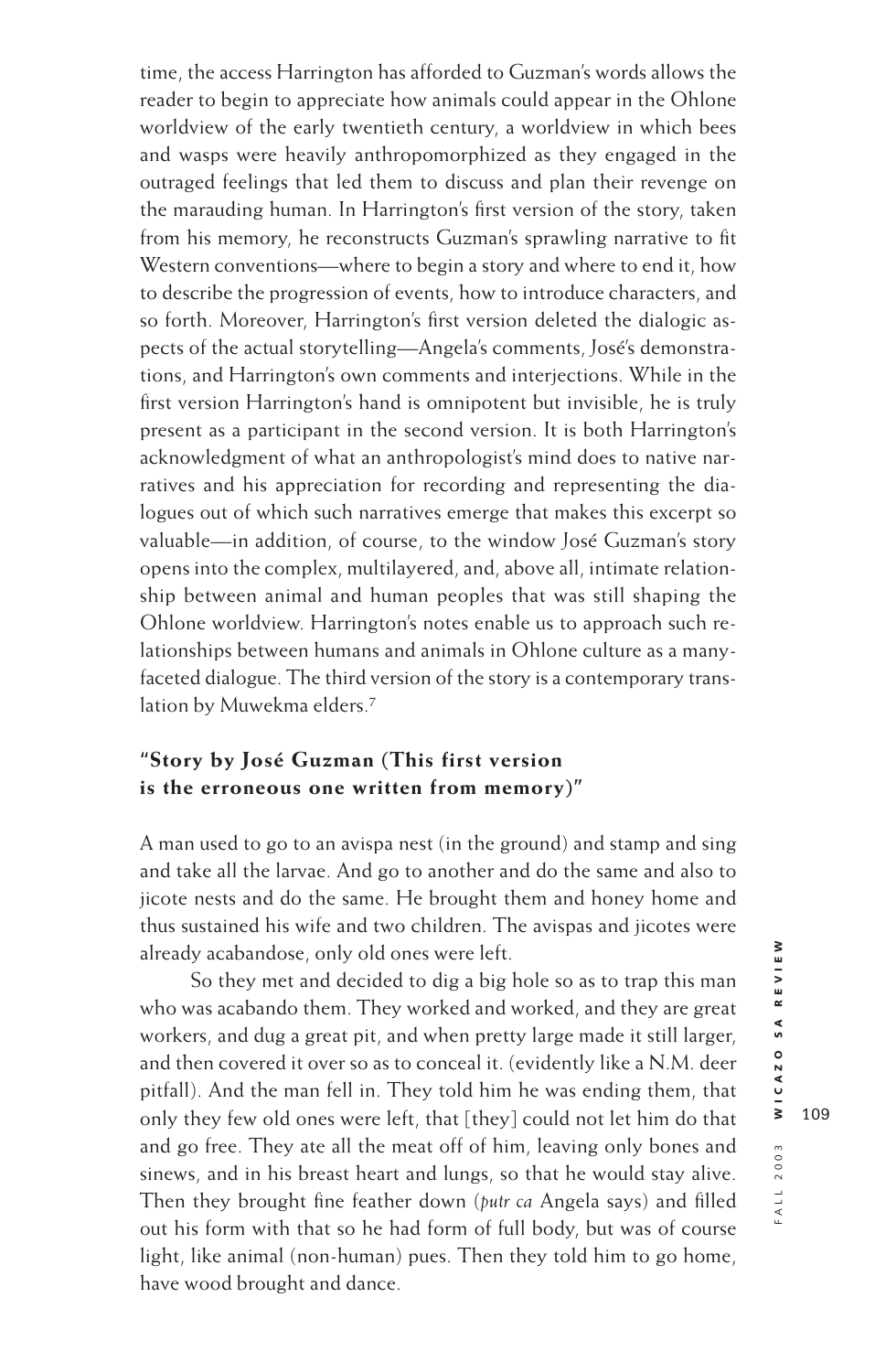He jumped out of the pit and went home going far at each step, sort of jumping along, he was so light. He told his plight to his wife and two children and told her to gather wood. Along in the light he danced and toward morning he rose up on high and tronó (there was a single clap like thunder and he exploded) and vanished. That was the end of him. (Harrington 1921, reel 37: 466–67)

#### **"This is the good version taken down from José's dictation"**

He told the people to gather wood, that he was to sweat and dance the last time. He started to dance (Inf. nesc. at what hours of the night) and in the early morning he rose up and se reventó into wind.

He was feeding the two children (nesc whether male or female). He was feeding his family by getting honey and larvae thus. He would reach the home of avispas and stamped two or three times and then the avispas empezaron a cantar inside and he was glad. "Que hay mucha gente," decia, "hay muchos aqui, esta bueno." And he killed the viejos with humo and took the honey and gozando of them. And the jicote, he killed with palo one by one as they came out until they were killed (José saw people kill jicotes thus but saw them kill avispas with humo). Rubbed dry estafiate between hands into bolas (size of potato) (Inf. showed how by gestures). Lighting these, they smoked well and had fans made by attaching gavilan tail to a palito seven inches long (as manguito) to use as abanico. The opening of the nest of avispas is one inch across. Put bola inside and lit it and fanned. Called estafiate *hiƒen* in Ind., Angela says.

Cuando ya se enfadaron las avispas and jicotes began to echar menos their young ones and their adults, for the man killed them not leaving one alive, and began to juntarse. "Como vamos hacer?" Le tenemos que agarrar, logramos, tiene que venir con nosotros. "Se empezaron a juntar de onde quiera para hacer onde iban a agarrarlo, onde iban a poner la trampa," trabajaban de dia y de noche, dicen, para hacer el ollo. When they finished le dijeron el patron: Y acabamos. Entonces le dijeron á dos, son mandaderos, son parditos, muy feitos, les decian coyote a esos, were like criados (these trabajadorcitos were medio pardos while the others were black). They were looking (as they had been told by the chief to see if venía aquel, el maton eses).

"Pongan cuidado cuando venga, vengan (Uds.) pronto," he told those two trabajadores el. En la mañana los cazaba el—ese muton did y luego miraron que venia andando. The two at once entered and reported to the capt. that he came ya. Then a certain few others (not all the rest and not the two trabajadores) kept going out and entrando, going out and entrando to make a show so as to attract the attention of the killer. Capt. told them avispas to go out and in this while the jicotes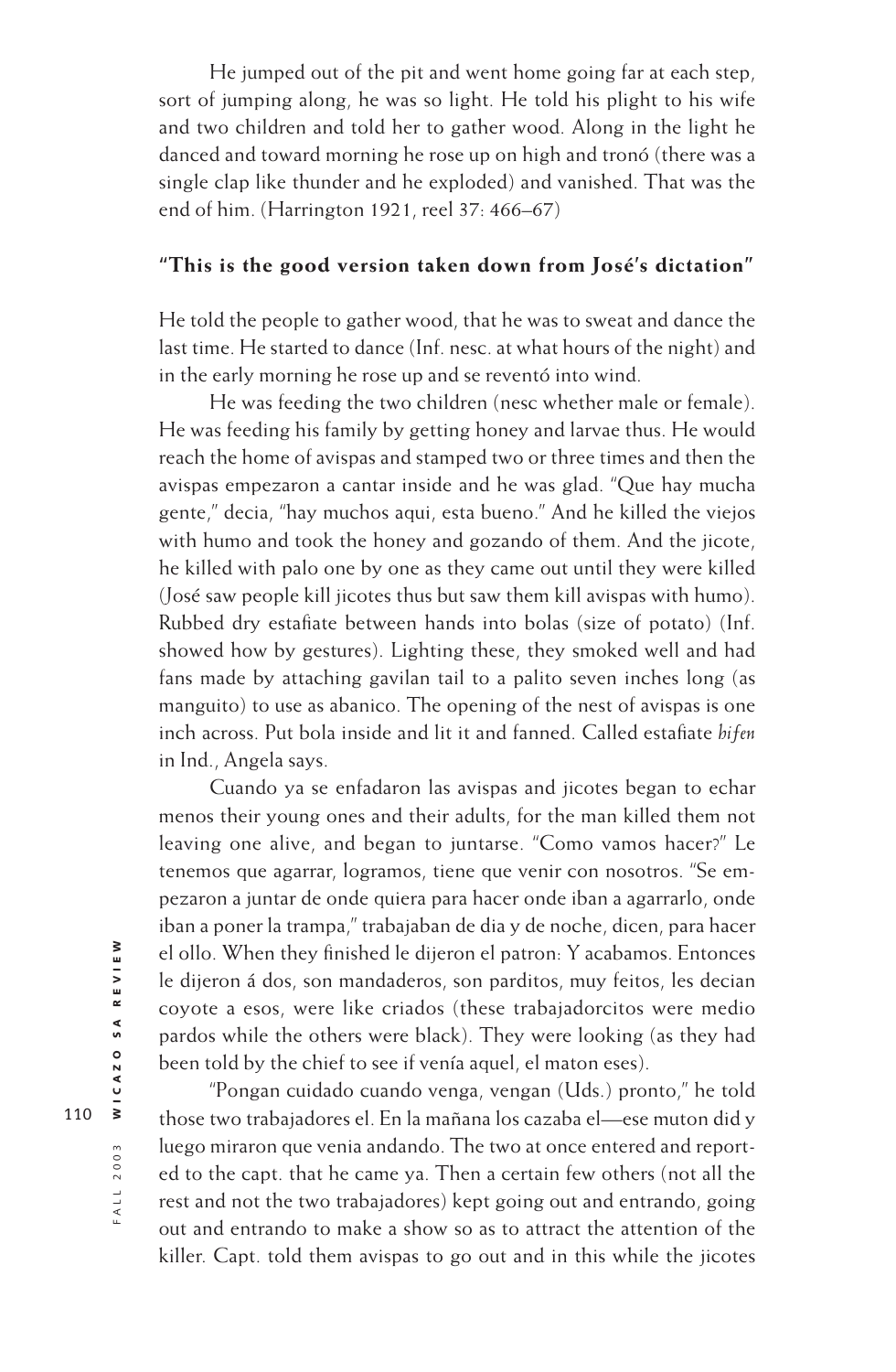kept inside (all those not killed from far parts had gathered there and had been digging the pit).

When the man saw them he came contento and they were also contentos for they saw him coming.

Luego que llegó, luego le tiro dos patadas a la casa, y luego se fue, se sambutió. y luego lo agararon adentro, luego le dijeron "Ya venitis, lo estabamos esperando." Luego le pusieron un tendido "Sientate alli!" entre todo el animalero. *What must it have been like!* [emphasis added] Angela ejaculates, and the jicotes all cantando hmmmmm. Cantando aquellos aquí. Luego empezaron a preguntar, "Tu sabes que estás matandonos? No podemos cria hijos." Que iba a decir, el? Entonces le dijeron: Tienes que venir con nosotros ahora aquí con nosotros vas a venir. Pus que tenía a decir" Tenia que ir. Luego dijeron á nosotros y empezaron a trabajar, empezaron a comer, le sacaban toda la carne, le dejaron puros huesos y cuero no más, lo limpiaron toda la carne.

Acabaron a limpiarlo, decían a los otros: anden, traen pluma y metanle todo onde habia carne, metando alli. Toda la carne sacaron, no dejaron ni un pedacito adentro. "Te vas á ir," luego que acabaron a limpiarle y echar pluma. Te vas á ir, go tell your family, á tu gente, a todos digas que ya no vas á vivir mas, despídete and tell them que ya no te van a mirar mas. He did so and he go there and told them to gather wood. He was dancing and others too, and in the morning he told them: Ya me voy. He brincó para arriba, ya no pensaba, he was puras plumas. Dijo que ya era tiempo de irse, tenia que ir, se le llego el tiempo.

Se le llego el tiempo de entregar la vida. No mas brincó para arriba y tronó, se reventó pues, ya muerto seria, tirando los huesos por alli, yo no sé, pero el se reventó. (Harrington 1921, reel 37: 468–71)

#### **Translation**

He told the people to gather wood, that he was to sweat and dance the last time. He started to dance ([José] does not know at what hours of the night), and in the morning he rose up and exploded into the wind.

He was feeding the two children (does not know whether male or female). He was feeding his family by getting honey and larvae thus. He would reach the home of the bees and stamped two or three times and then the bees started to buzz and sing inside the hive and he was happy. "There are plenty of folks in here," he said, "there are plenty, and that's good." And then he killed the old ones with smoke, and took the honey, enjoying what he got from them. And the queen bee, he killed with a stick, one by one as they came out, until they were killed. (José saw people kill queen bees thus, but saw them kill the other bees with smoke. He rubbed dry *estafiate* between his hands into balls [size of potato]. [He showed how by gestures.]) Lighting these, they smoked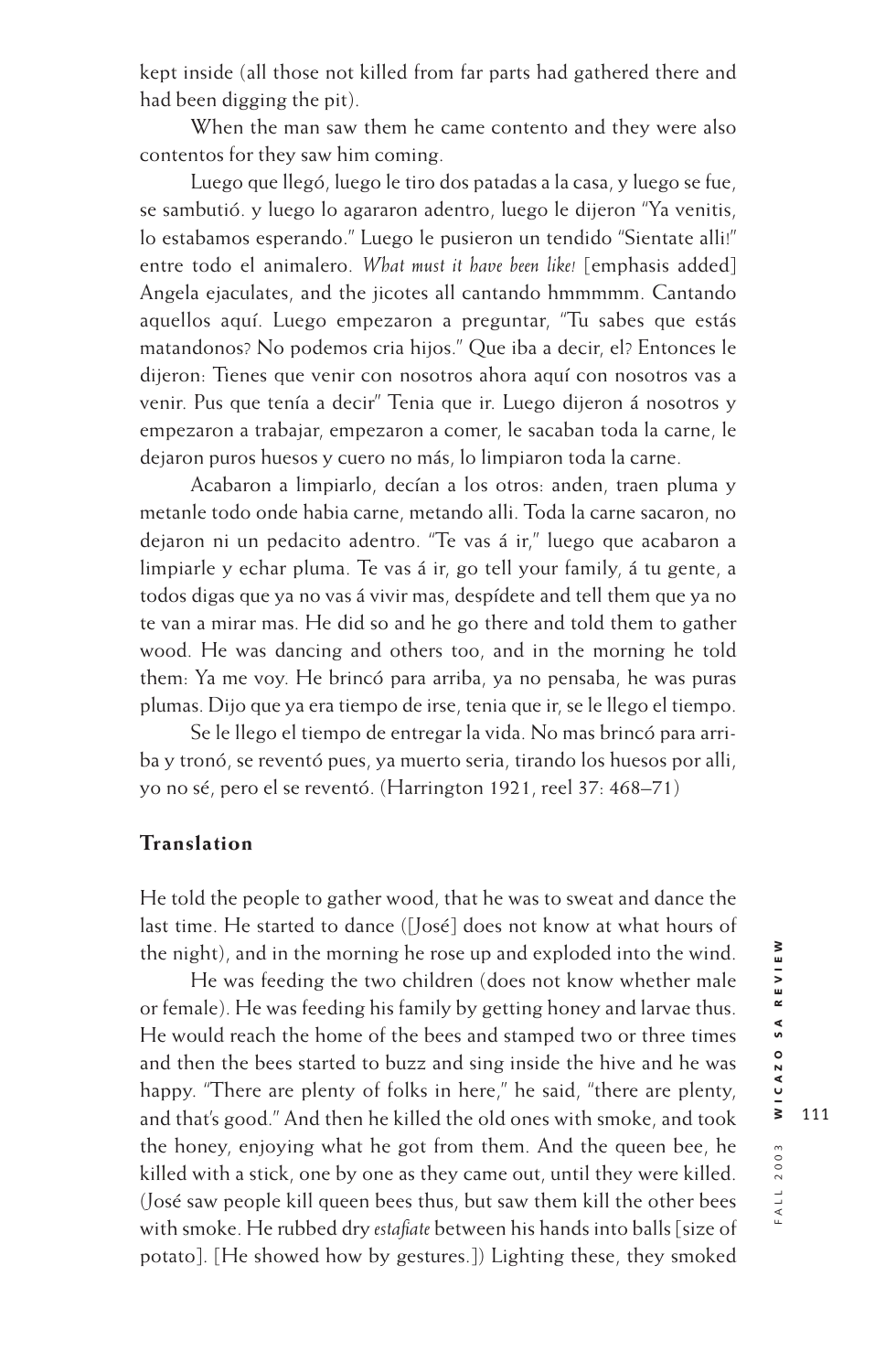well, and had fans made by attaching a hawk's tail to a stick seven inches long, as a handle, to use as a fan. The opening of the bees' nest is one inch across. Put the ball inside it and lit it and fanned. They called *estafiate hiƒen* in the Indian language, Angela says.

When the bees had got already good and angry, and the queen bees had begun to miss their young ones and their adults, for the man killed them not leaving one alive, they began to swarm. "What are we going to do? We have to seize him, we must succeed, he must come with us!" So they began to swarm where they planned to grab him, where they were going to place the trap, and they worked night and day, they say, to make the hole. When they finished they told their Master: we will do away with him. So they told two, who were messengers, they were dark, very ugly, they called them coyotes, they were like servants (these drone bees were pretty dark while the others were black). They were looking as they had been told to do by their Captain, to see if the man had come, that bully, the bee killer.

"Take care when you come, come back soon," their chief told the two drones. In the morning they hunted for the man, the bee killer, and then they saw him coming, walking along. The two at once entered the hive and reported to the Captain that the man was coming soon. Then a certain few others (not all the rest and not the two drones) kept going out and entering, going out and entering, to make a show to attract the attention of the killer. Their Captain told them bees to go out and during this while the queen bees kept inside (all those not killed from far parts had gathered there and had been digging the pit).

When the man saw them, he came happily, and they were also happy for they saw him coming.

Then he arrived, then he kicked the hive two times, and then he went ahead, he plunged in. And then they grabbed him inside, then they said to him, "He has come, we've been waiting for you!" Then they put a chair out for him, shouting "Sit here!" amongst all the insects. What must it have been like! Angela ejaculates, and the queen bees all buzzing hmmmmm. Buzzing like that here. Then they began to question him: "Do you know that you've been killing us? We can't raise our children anymore." What was he to say? Then they said to him: "You must come with us now, with us now you are going to come." What could he say? He had to go. Then they said to us, then they began to work, they began to eat, they stripped off all his flesh, they left him just bones and skin, they cleaned off all the flesh.

They finished cleaning him off, they said to the others: "Go, bring feathers, and put it where there had been flesh; put it there." All of the flesh they took off, they didn't leave a single bit inside. "You will go now," they said to him, after they finished cleaning him up, and putting on the feathers. "Go, and tell your family, to your people go now, and tell them you are not going to live anymore, hurry up, tell

FALL 2003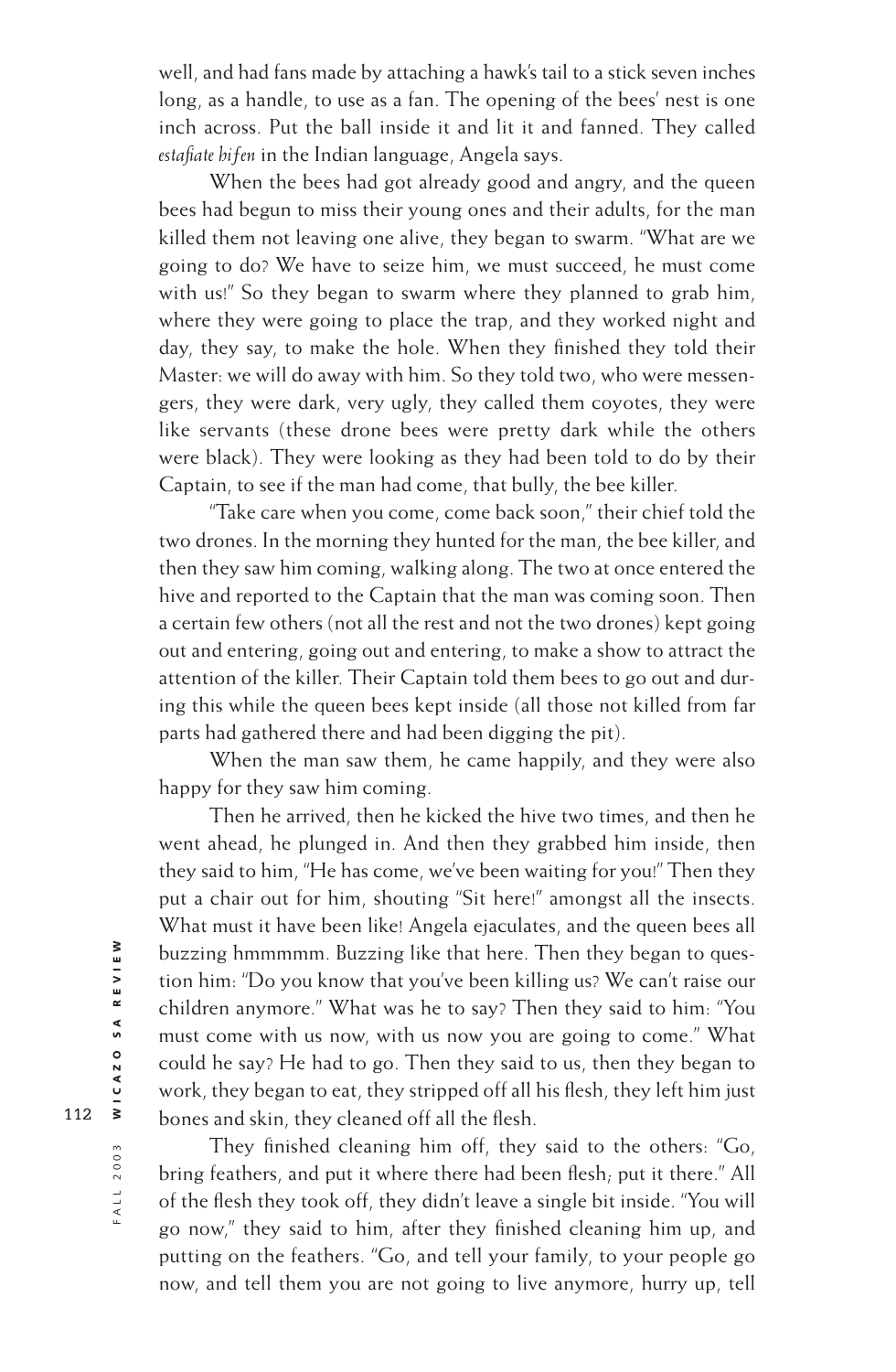them they will not see you anymore." He did so, and he went there and told them to gather wood. He was dancing and the others too, and in the morning he told them, "now I'm going." He jumped up, he wasn't thinking, he was pure feathers. He said now was the time to leave, he had to go, the time had come.

The time had come to leave this life. He did nothing more than jump up and bang! he exploded; then he was dead, his bones thrown about—I don't know, he exploded.

#### **THE KINSHIP BETWEEN HUMAN AND ANIMAL PEOPLES: A HYPOTHESIS**

After reviewing the literature discussed above, we conclude that references to animals in Ohlone and other central California tribal cosmologies fall into three categories. These animal categories are as follows:

- 1 animals (as well as plants, supernatural beings, and, in some cases, geographical features and places; see Davis 1992) as the totems used by precontact native kin groups, such as moieties, clans, lineages, families, and so on (see Gifford 1916, *Miwok Societies;* 1916*, Dichotomous Social Organization;* 1917; Kroeber 1925; Goldschmidt 1948)
- 2 animals (and other beings in some cases) as the personal spirit allies, or "dream helpers" (Applegate 1978), for individuals, shamans, and non-shamans alike, who successfully conducted vision quests and other rites-ofpassage rituals
- 3 animals living in the present as representations of sacred deity-like figures who, according to narratives told by preconquest central California natives, had been people in animal form during a remote antiquity; they had lived and conversed much like human beings and maintained relationships, including kinship, with human beings (Kroeber 1907)

We contextualize all of these symbolic systems as aspects of a socially, economically, and linguistically complex precontact Native California. Like the authors in Bean and Blackburn (1976), we understand the territories of precontact Native Californians as multilingual regions integrated by shared and variably manifested symbols and rituals, as well as monetary and trading systems (see Chase-Dunn and Mann 1998 for a world systems analysis of the form of integration). Integration between peoples was accomplished by ties of marriage and kinship or by ideologies derivative of kinship. Human territories intersected

FO02 114: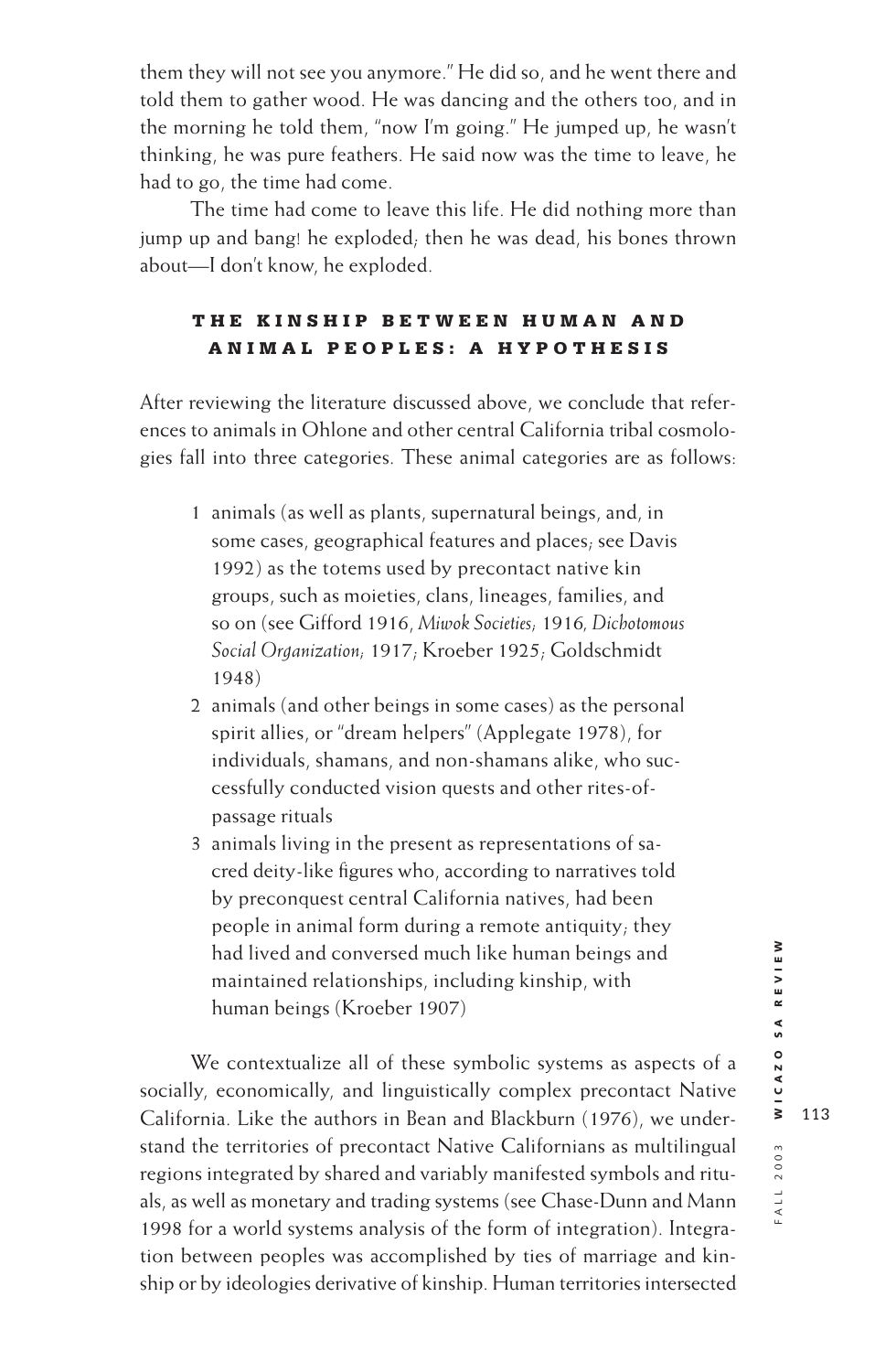and partially overlapped with the territories of animals, also conceived of as peoples because of their role in sacred narratives (see category 3 above). Relationships of alliance (and sometimes of hostility) between human and animal peoples were also created and maintained through kinship. Human villages acted as the spaces where all of these kinship ties were ritually enacted and renewed, and human cemeteries functioned as the spaces where kinship between and among human and animal peoples were cemented through the burial of the dead (see Blackburn 1976).

Early on, Heizer and Hewes concluded that

the Central California animal burials which we have been discussing are, in all probability, reflections of special status of one sort or another. An emphasis on certain animals in the moiety system and as eponyms of the lineages easily might have led to their requiring, under particular circumstances, mortuary treatment resembling that accorded humans. (1940, 602)

This passage suggests that ritual animal burials reflect the affiliation of particular animals with specific human kin groups in the relationship of totemism. Along the same lines, Levy (1978) suggested that "[t]he Costanoan were grouped in clans and divided into deer and bear moieties," and cites Harrington as a source for that information. In his "Culture Element Distributions XIX: Central California Coast" (1942), Harrington reported moieties for "Southern Costanoans" (the San Juan Bautista, Gilroy, and Hollister peoples, whose descendants have regrouped as the Amah-Mutsun Ohlone Tribe), but was noncommittal about the presence of moieties among "Northern Costanoans," (i.e., the people of the San Francisco Bay region).

Let us hypothesize that deer-bear moieties, or something parallel to that binary system, existed for all of the Ohlone-speaking peoples (see Harrington 1942; Bennyhoff 1977; Bean and Vane 1978; Ortiz 1994), and also employ Gifford's (1915) description of moieties among Central Valley Yokuts in order to construct a useful model of how the moiety system connected humans with animals. In his fieldwork, Gifford found land and water moieties for all the Yokut and Miwokspeaking people with whom he worked (see also Kroeber [1925, 455] for the Miwok, and Kelly [1978, 1991] for a similar moiety structure among the Coast Miwok on the Marin Peninsula). Each moiety featured not one but clusters, or, better put, family trees, of totem animals of varying cultural significance. An individual's totem animal depended on his/her social, economic, and ritual status. For the Yokuts, the land (in Yokut *toxelyuwic,* in Miwok *tunuk*) moiety was "the eagle and bear side" and also the "west side" and "downstream" people; the water moiety was

FALL 2003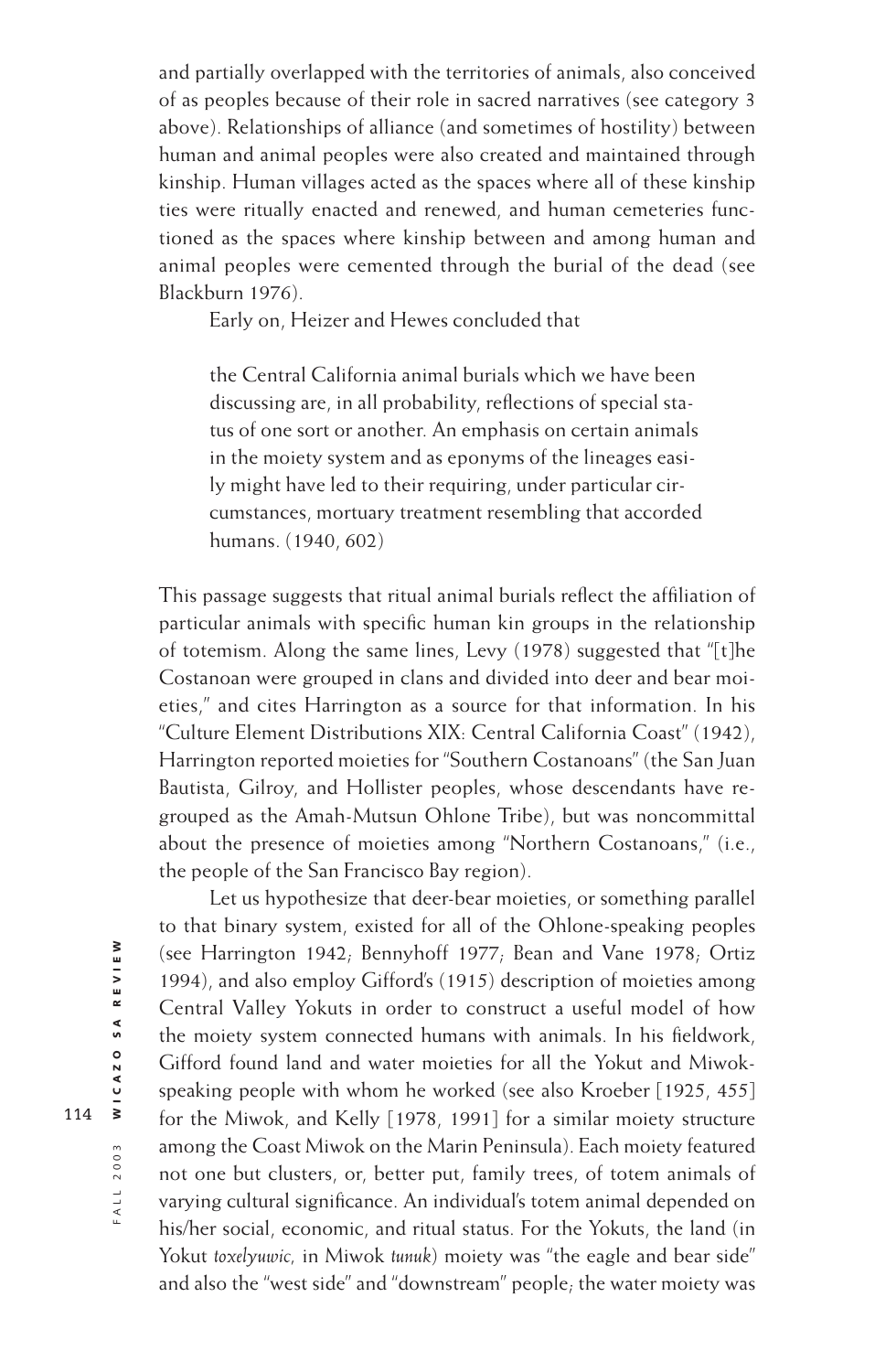"the coyote side," the "east side," the "upstream" people. A land person of high rank might have bear or bald eagle for her/his totem, while the totem of an individual of lower status could be jackrabbit, fox, crow, California jay, roadrunner, raven, beaver, antelope, or wildcat. Similarly for the water (in Yokut *nutuwic,* in Miwok *kikua*) people, among whom high-status persons claimed coyote or prairie falcon as their totem, others of lower status might be affiliated with deer, different owl species, skunk, different hawk species, or various water-dwelling creatures, California partridge, or turkey vultures. Each moiety was responsible for redeeming its totem animals captured or killed by the other moiety and then for burying those animals with the proper respect and ceremony.

From this description, it can be supposed that a varied number of totem animals might end up in the graves of humans or be ritually interred in their own graves. Gifford made clear that a person's totem animal had nothing to do with the spirit familiars, or dream helpers as Applegate has called them, with whom shamans and other individuals might ally through visions. For example, a *nutuwic* shaman might have a grizzly bear dream helper, and even transform himself/herself into a bear. Applegate painted a much more complex picture of the relationship between dream helpers and totem animals in his regional study of the dream helper in south-central and central coastal California. Animal dream helpers, in Applegate's discussion, are the First People of California native peoples' narratives. When "real" time began, according to these narratives, the First People became animals, yet they continued to exist as deity-like beings in ongoing mythic time, encapsulated in and parallel to "real" time. These same animals, who were and continue to be the First People remembered in stories, are also totem animals. Merriam confirmed these relationships, writing that the Miwok of the Cosumnes River believed that "all people were once animals.... a boy at puberty goes to the woods and wanders about. . . . By and by, when asleep, he sees (or dreams he sees) the animal he came from and that animal feeds him then and throughout his life" (1967, 359). The Harrington notes illustrate the presence of helper animals, if not dream helpers, at least among the Ohlone leaders referred to as "captains"<sup>8</sup> of the East Bay rancheria at Alisal:

A captain had tame bears. No one else entered. Only the dueños [owners] of the house entered there—no one else entered except the acquaintances for the bears were like dogs to guard the house. . . . Bear white from old age and goes where the Captain sends him. Pet bear of captain. (Reel 36: 199)

Applegate contended that there was an overlap between the totem animals corresponding to particular kin groups and the different dream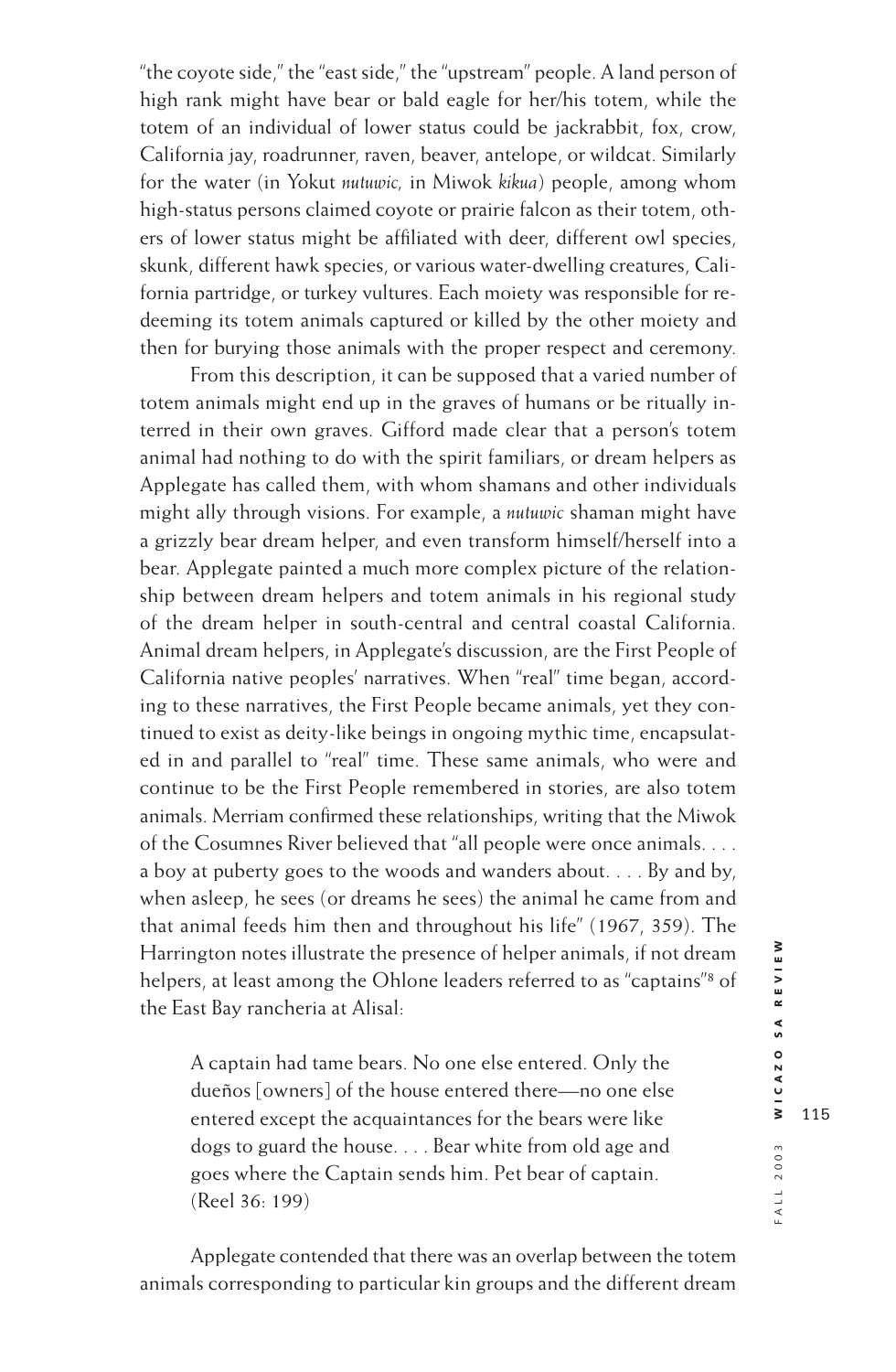helpers with whom individuals ally through visions. And, in fact, an individual behaved in much the same way toward his/her totem and her/ his dream helper, never killing or eating the flesh of either. Nevertheless, Applegate cited important differences between the two types of animal beings in native cosmology. Totem animals formed a part of social knowledge and are inherited mostly, but not always, patrilineally throughout California. They were linked to broadly understood and fixed political, ceremonial, and professional rights and duties derived from the precedents established by each totem animal in First People narratives. By contrast, Applegate described the dream helper as a much more personal, indeed deeply private, matter, operating under far less formalized relationships, and subject to a great deal of individual variation. Again, Applegate illustrated how the two cosmological concepts were twined about one another, citing examples of south-central native peoples, such as the Tachi Yokuts, among whom individuals were more likely to ally with a dream helper that was part of their moiety's animal family tree. For other peoples, such as the Wukchumni Yokuts, those who were bear dancers *must* also have had bear for a totem *and* a dream helper. Finally, for the Chumash, the chiefs of the canoemen's guild *(Tomol)* had to claim peregrine falcon for both totem and dream helper.

Applegate's analysis leaves open the possibility that ritually buried animals might have had significance as the dream helpers of individuals with whom they were buried, even though he stressed that most people never revealed the identity of their dream helpers during their lives. The possibility seems most salient for shamans, who were described by Gifford (1914) among the Central Miwok. In conversations with Gifford, Susie and Tom Williams detailed the varieties of shamans and their special powers and abilities, speaking pointedly about the kinship between shamans and their animal allies who seem to have been both their dream helpers and totems. However, the American occupation of the territories of the Sierra Miwoks disrupted kin networks, the socialization of children, and the transmission of complex oral traditions and ceremonies between generations. These circumstances could easily have led to a blurring of the distinctions between dream helper and totem for early twentieth-century Miwok shamans. Nevertheless, Tom Williams made clear, in no uncertain terms, that his cousin, a rattlesnake shaman *(wakilmê),* would bleed from the nose and declaim "my friend got killed" if someone nearby killed a rattlesnake (26).

These ethnographic accounts and analyses certainly suggest that the meaning of ritual animal burials relates to a kin-based totemism, as well as the cult of animal dream helpers, while at the same time underscoring the transformation of these complex precontact cosmological and social systems. To tie this knot ever more tightly, this section presents another narrative, this one about Kaknú,<sup>9</sup> the prairie falcon culture hero, recorded by Harrington in 1921 and told by Angela Colos. In this

FALL 2003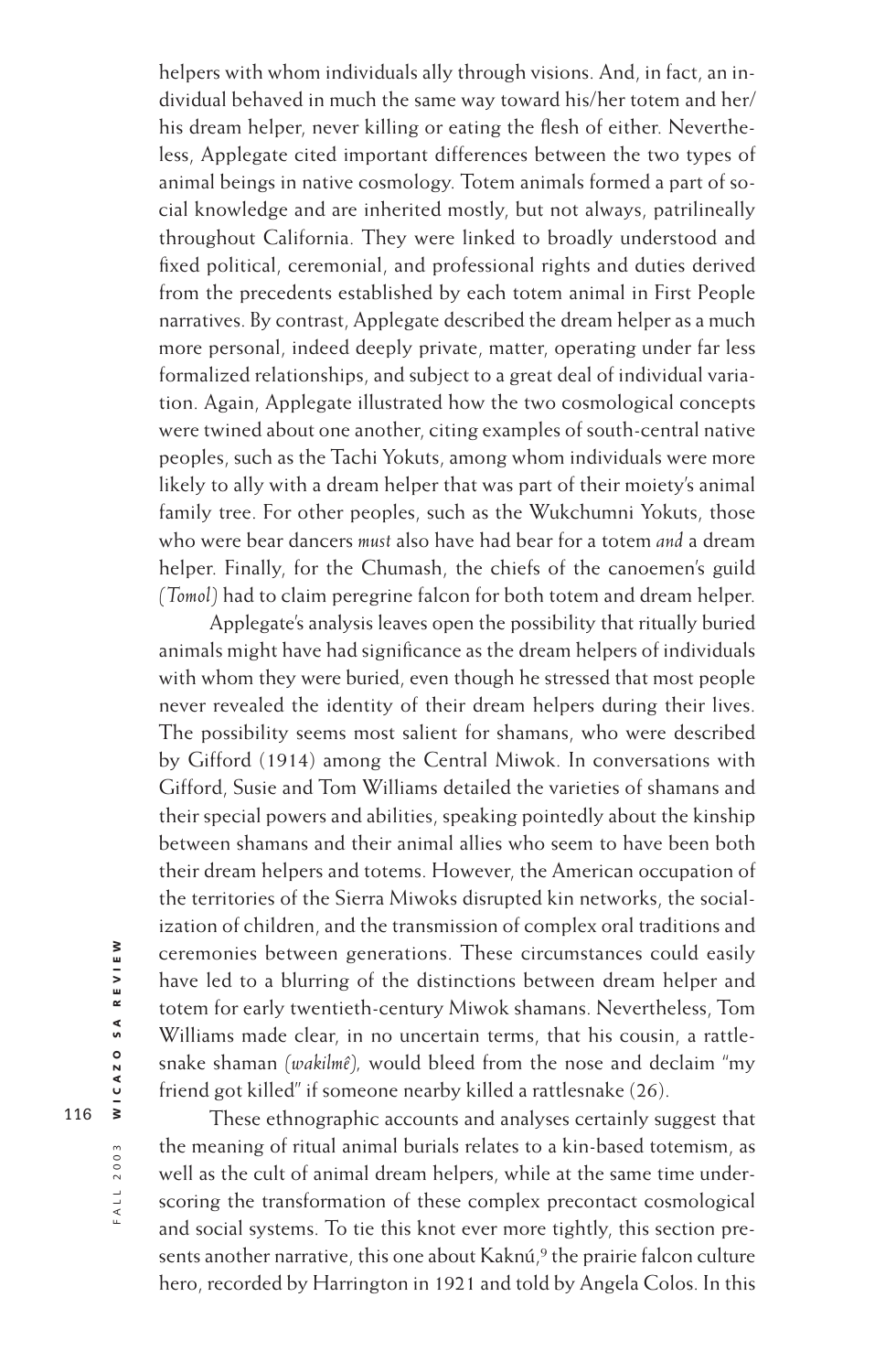story, the alliances between humans and animal peoples are set in a time that seems more recent than the time of the First People, but features a malevolent being, the *wíwe(c),* with whom humans only feign alliance.

#### **Kaknú Tale**

The small pintito gavilan that mata patos and cosas grandes, pajaros grandes is called kaknú. Es muy mentado ese gavilan, not everybody can shoot it. The gavilan fought with the cuerpo de piedra called wíwe $(c)$ . He was a hombre cuerpo de piedra. He was woundable only in his neck above breastbone and ombligo. The kaknú shot once at each of these places and killed him. The peñascos of all the earth are the stones that went from his body when killed (now the whites call them peñascos). The kaknú is the encantado in all the mundo.

Se estaban reventandose in all directions.

The lord of the earth under the earth (the cuerpo de piedra) had two criados negros under the earth and when he killed a person he gave the blood to these two to drink. The kaknú was liviano with the bow, a fine peleador.  $\ldots$  after killing the wíwe<sup>(c)</sup> he  $\ldots$ 

The people after he killed him, the people kneeling asked him what he wanted them to do and he said for [them] to stay there.

[Ind.s had two kinds of arrows—poison pointed (just touch the point to you and you die)]

He went down to the lowest dueño in the earth.

At last he married and she turned water and is the water—water was her body. He la regaño and she said she did not like it that he treated her so strong. And he mojado told her que ella tenia que volverse agua. Hasta ahora es agua.

Al ultimo cuando ya no quiso pelear mas con nadie he turned into a form like the paloma and entered debajo de la tierra—he made earth reventar y sambutió. Siempre con un arco. He dived down. He had lots of people down there.

The kaknú dove into the sweathouse through the smokehole (la ventana en medio del techo) when he embocó the two jarazos but not a wing was injured. Then after killing he took the two criados negros by the legs and swung their brains against the post of the temescal, and the temescal and wíwe $(c)$  and the criados burnt up together and the kaknú left.

They were negros de la sangre que comían, no mas pura sangre comían. They were not sons, they were only esclavos, criados, that he had for the purpose of commanding. There were many people there too. But he left them all—only killed the three. He had been a feared man, quien lo iba matar, tenia cuerpo de piedra.

Only young children did not enter sweathouse. Men and women did. Se le araba el resuello with the calor de la lumbre.

LL.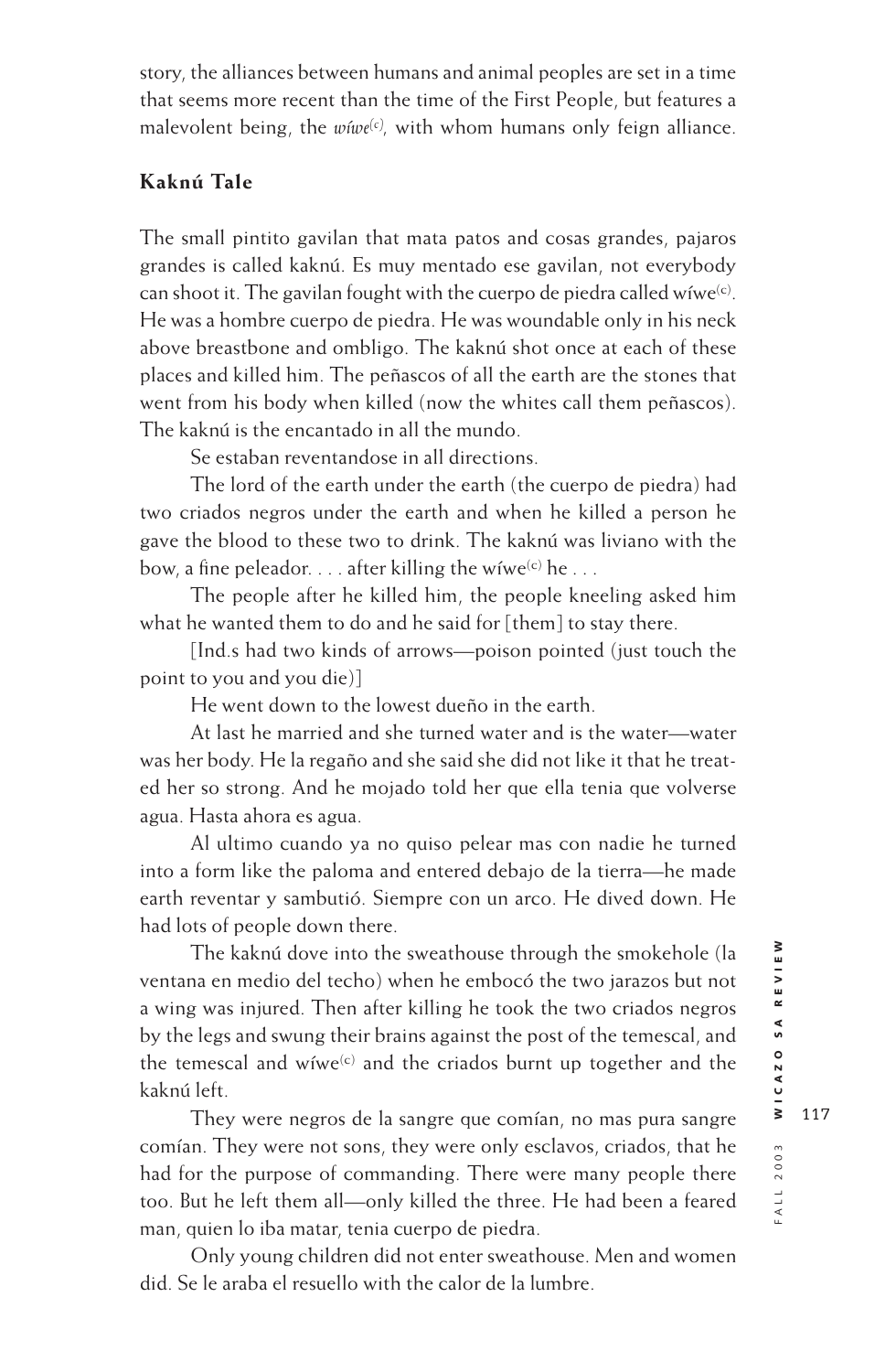$W$ íwe<sup>(c)</sup> killed all the people that reached his home, and the negros drank the blood. Puro huesamento there—from the people he had eaten. Kaknú said he would see how he fared there, and he killed him and the two criados. But he did not kill the other people there. He told them que se ve vieron bien.

When kaknú wanted to sambutir, anywhere, he was no mas doblaba las alas (gesture of shrugging shoulders) and he entered anywhere out of sight.

He llegó con el dueño de la sal ([Ch] 'awé∫ = sal, kaknú named it thus). The name of the dueño de la sal was hi wi∫ and kaknú killed him.

Se murio se quedo alli reventandose—all the lomas etc. flew asunder.

Cuerpo de piedra had two criados negros. Kaknú was a tall lean man, wíwe<sup>(c)</sup> was a short stout man. After killing, kaknú agarró the wíwe<sup>(c)'</sup>s wife, nesc. where wíwe<sup>(c)</sup> lived. People that reached there never returned. Por eso, kaknú said he would see if they would eat his body too—they'll not eat me! Dueño de la sal lived in another part.

Coyote his abuelo.

And there he saw Doña Vibora, a careciaba and she said no le dentara.

He asked her con que mataba: Looking into the face en que esa mujer, he acted as if she was of no consequence. "Con que matas?" looking into her face. He took her arm and tras! she mordío him and he died. They burnt the body and under the earth.

Says there are songs for killing but forgets them. It is a long song—every jarazo—there were five jarazos and the fifth pierced his throat, and then seizing all the rest of the arrows in the quiver he plunged them with his hand into wíwe<sup>(c)'</sup>s ombligo. Wíwe<sup>(c)</sup> perdío la rancheria thus, perdío la vida. Inf. nesc. then sings. Cada jarazo tiene un canto—kaknú mienta wíwe<sup>(c)</sup> and wíwe<sup>(c)</sup> mienta kaknú. As kaknú shouts at wíwe<sup>(c)</sup> "Me va matar el kaknú" "Me va matar el wíwe<sup>(c)</sup>." Each has song that mentions name of other.

When kaknú entered the smokehole, the people were all standing like estacas looking on. Wíwe<sup>(c)</sup> told them to add fuel so kaknú would get burnt, but instead they pulled the fire down. The people were under  $w$ íwe<sup>(c)</sup>, but they were friends of kaknú really. It was the other people who arrived whom he ate.

Ay was the vida que tenia wíwe $(c)$ —en el tragadero and the ombligo. Each home—shot. He made a groaning sound. (Harrington 1921, reel 36: 614–21)

#### **Translation**

The small speckled hawk that kills ducks and bigger things, bigger birds, is called kaknú. He is very famous, this hawk, and not everybody can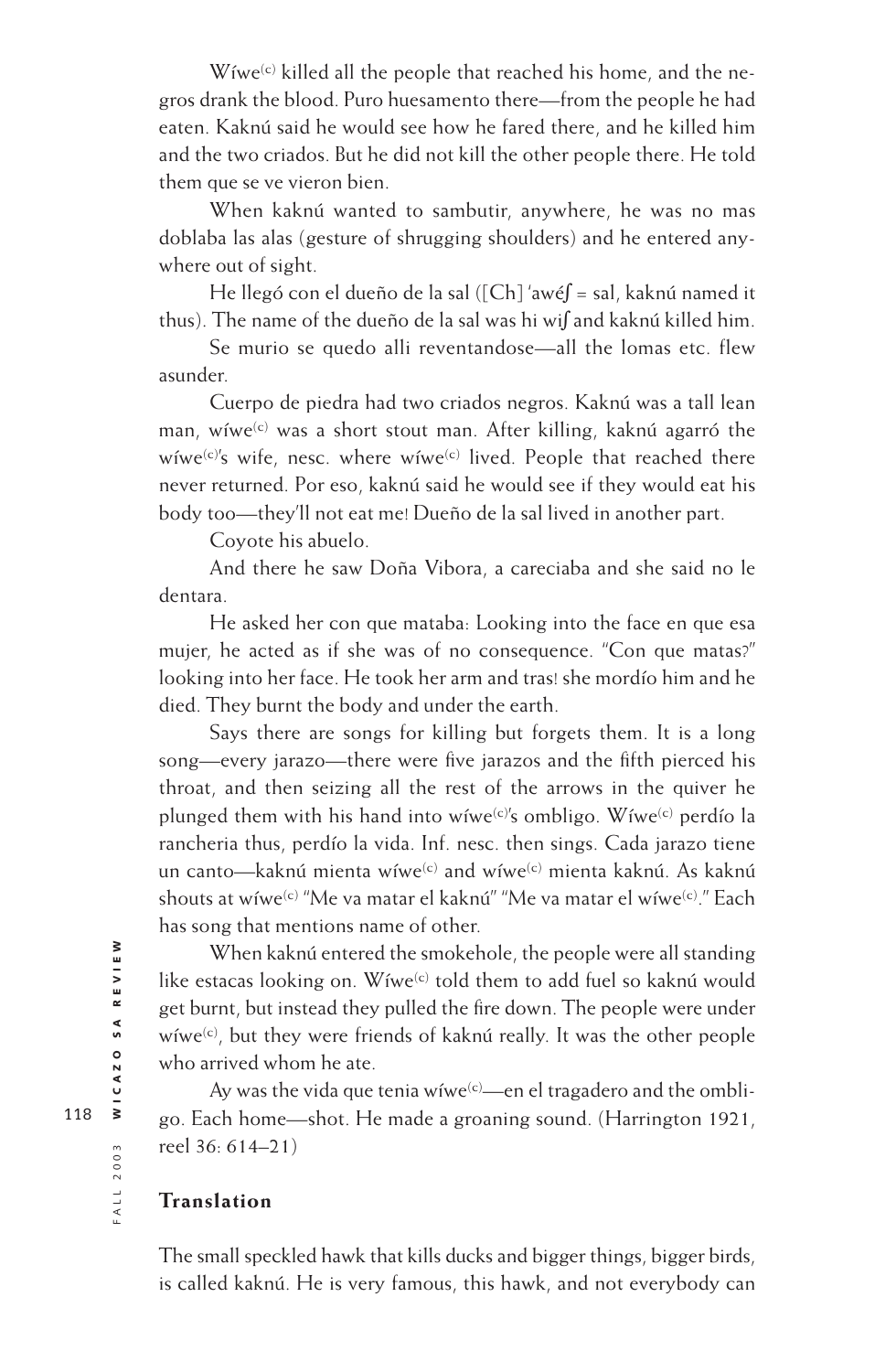shoot it. The hawk fought with the body of stone called wiwe<sup>(c)</sup>. He was a man whose body was made of stone. He was woundable only in his neck above the breastbone and in his navel. The kaknú shot once at each of these places and killed him. The rocky crags of all the earth are the stones that went from his body when he was killed (now the whites call them peñascos). The kaknú is the most enchanted bird in the world.

He was bursting out in all directions.

The lord of the earth under the earth (the body of stone) had two black creatures under the earth, and when he killed a person he gave the blood to these two to drink. The kaknú was handy with the bow, a fine hunter.  $\ldots$  after killing the wíwe<sup>(c)</sup> he  $\ldots$ 

The people after he killed him, the people kneeling asked him what he wanted them to do and he said for him to stay there.

(Indians had two kinds of arrows—poison pointed: just touch the point to you and you die.)

He went down to the lowest owner of the earth.

At last he married and she turned into water and is the water water was her body. He fooled her and she did not like it that he treated her so strong. And he wet her and told her that she had to turn back into water. Until this day, she is water.

At last, when he no longer wanted to fight any more with anybody, he turned into a form like the pigeon and he entered under the earth—he made the earth burst and he jumped. Always with a bow. He dived down. He had lots of people down there.

The kaknú dove into the sweathouse through the smokehole (the window in the middle of the roof) when he was hit by the two arrows, but not a wing was injured. Then after killing, he took the two black creatures by the legs and swung their brains against the post of the sweathouse, and the sweathouse lodge and the wíwe $(c)$  and the critters burnt up together and the kaknú left.

They were black from the blood they ate, just pure blood is what they ate. They were not sons, they were only slaves, creatures, that he had for the purpose of commanding. There were many people there too. But he left them all—only killed the three. He had been a feared man, the one he had killed, who had the body of stone.

Only the young children did not enter the sweathouse. Men and women did. They made themselves pant from the heat of the fire.

Wíwe<sup>(c)</sup> killed all the people that reached his home, and the black ones drank the blood. It was all bones there, from the people he had eaten. Kaknú said he would see how he fared there, and he killed him and the two critters, but he did not kill the other people there. He told them that it was clear that they looked just fine.

When kaknú wanted to jump anywhere, he did no more than pull in his wings (makes gesture of shrugging shoulders), and he entered anywhere out of sight.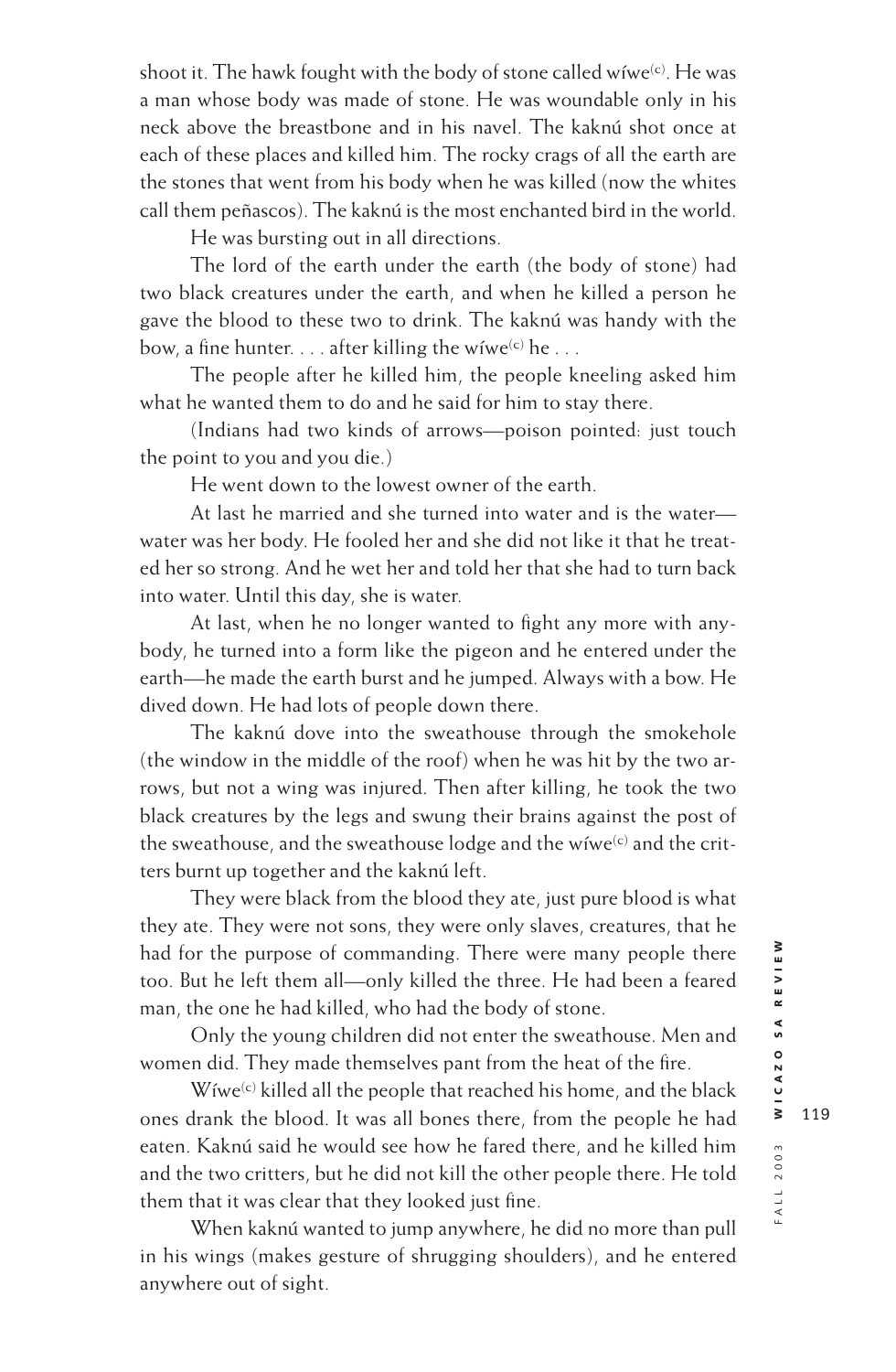He arrived where the owner of salt lived ( $[Chi]' = al$ , kaknú named it thus). The name of the owner of salt was hi wi∫ and kaknú killed him.

He died and stayed there bursting apart—all the hills etc. flew asunder.

The body of stone had two black creatures. Kaknú was a tall lean man, wíwe<sup>(c)</sup> was a short stout man. After killing, kaknú captured the wíwe<sup>(c)'</sup>s wife (Angela doesn't know where wíwe<sup>(c)</sup> lived). People that reached there never returned. Because of this, kaknú said he would see if they would eat his body too—they'll not eat me! The owner of salt lived in another part.

Coyote was his grandfather.

And there he saw Mrs. Rattlesnake, coiled up, and she said I won't bite.

He asked her how she killed: Looking into the face of this woman, he acted as if she was of no consequence. "With what do you kill?" looking into her face. He took her arm and so then she bit him and he died. They burnt the body and under the earth.

Says there are songs for killing but forgets them. It is a long song—every arrow—there were five arrows and the fifth pierced his throat, and then seizing all the rest of the arrows in the quiver he plunged them with his hand into wíwe<sup>(c)'</sup>s navel. Wíwe<sup>(c)</sup> lost his place, lost his life. Angela doesn't know, then sings. Every arrow has a song<sup>(c)</sup>, kaknú is lying to wíwe<sup>(c)</sup>, and wíwe<sup>(c)</sup> is lying to kaknú. As kaknú shouts at wíwe<sup>(c)</sup>, "I am going to kill the kaknú." "I am going to kill the wíwe<sup>(c)</sup>." Each has a song that mentions the name of other.

When kaknú entered the smokehouse, the people were all standing like sticks in the ground, looking on. Wíwe<sup>(c)</sup> told them to add fuel so kaknú would get burnt, but instead they pulled the fire down. The people were under wíwe<sup>(c)</sup>, but they were friends of kaknú really. It was the other people who arrived whom he ate.

So that was the life that wíwe $(c)$  had—in the throat and the navel. Each home—shot. He made a groaning sound.

#### **CONCLUDING REMARKS**

Anthropological theory and ethnographic practice progresses fitfully. Often, and perhaps by chance, certain areas of the world receive the attention of the most advanced theoreticians, and benefit from the cutting edge of ethnographic practice much more than other areas. Unfortunately, the ethnography and analysis of California native peoples is an area that until very recently has lagged. Iconic and uncritical citation of older work pervades archaeological reports in particular,10 and even one recent historical collection apparently refuses to move beyond the terminologies and analytic positionings of the past (see Simmons

FALL 2003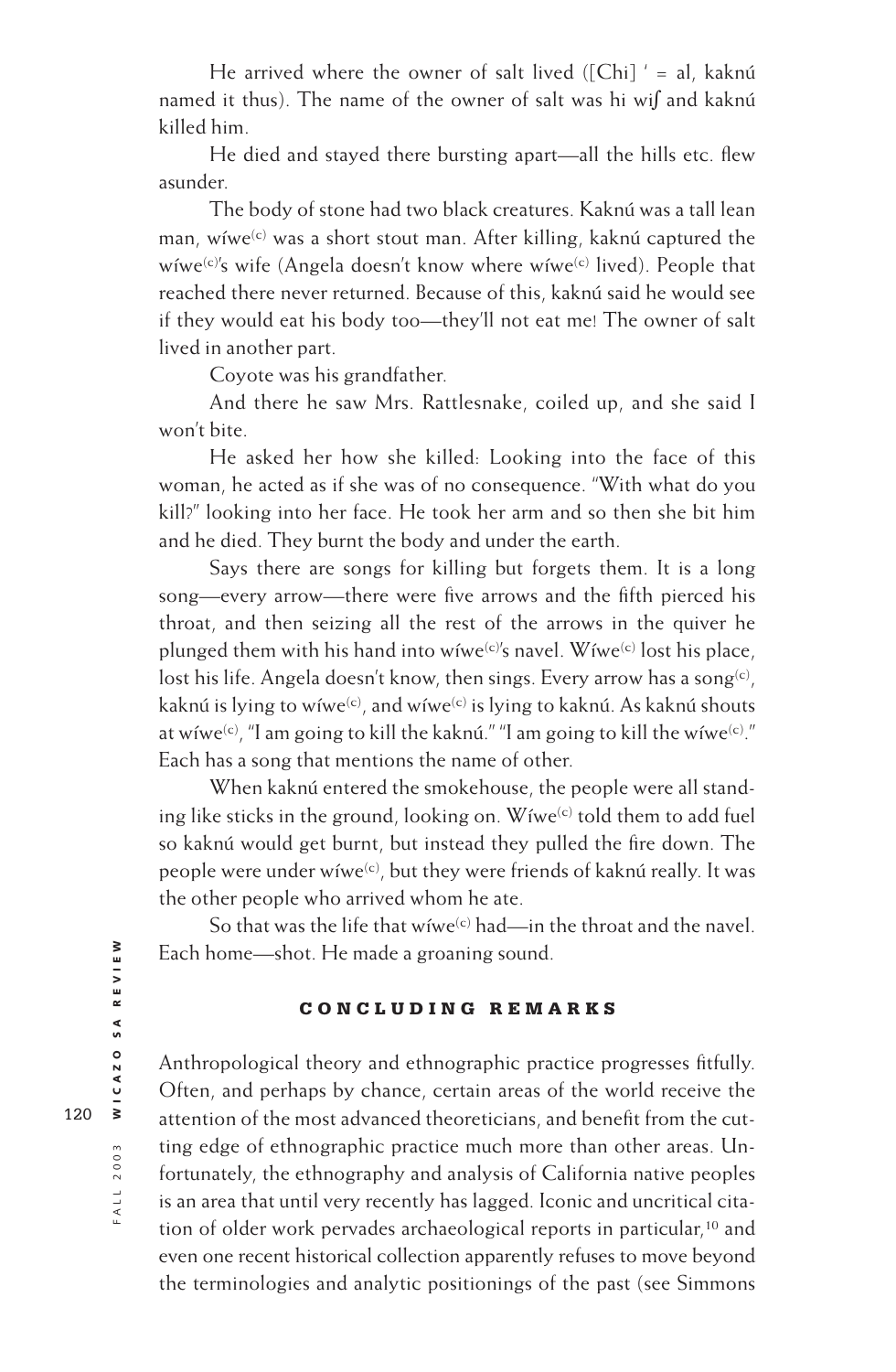1998). Such work underplays both the sociocultural complexity of precontact peoples and the historical survival of these peoples notwithstanding painful processes of cultural loss and social fragmentation. Much of the literature about Native Californians has not yet come to terms with the movement by many anthropologists away from ahistorical, bounded, and trait-derived frameworks for culture and cultural history (see Alonso 1994; Williams 1989).

This article has treated Ohlone history, ancient and recent, as a dynamic process of complex continuity and change, in the context of colonialism's rupture of cultural memory. Individuals, such as José Guzman, Angela Colos, and the Muwekma elders who excavated the Three Wolves site and helped to bring about this article, have historically played key roles in reestablishing the vibrancy of narrative and tradition. The interpretations pursued in this article by the Muwekma Tribe in conjunction with anthropologists are intended to abet the reempowerment of a people who had been disempowered by the bureaucratic deployment of anthropological knowledge over this past century (see Field 1999). The revision of Ohlone history, ancient and recent, cannot resurrect symbols and practices; but the process of reclaiming their history has fueled the revitalization movement associated with the struggle for federal acknowledgment. In effect, a new Ohlone basket is being woven, using old materials uncovered by the Ohlone descendants themselves through archaeology, the interpretation of older ethnography, and a growing appreciation for the creative cultural work of individuals such as Angela Colos. This study thus forms a part of the process of reweaving the Ohlone basket. But as with any cultural process, the results are unpredictable, liable to produce new and unforeseen patterns, and incorporate new materials that the ancestors could not possibly have foreseen.

#### **NOTES**

With genealogical research by Lorraine Escobar and translations and cultural interpretations by John Guzman, Dolores Galvan Lameria, Concha Rodriguez, Kathy Perez, and Rosemary Cambra.

1 The site was discovered as a consequence of the completion of the highway link between Interstate 101 and Highway 85, during the construction of a flood management catchment basin mandated by the Army Corps of Engineers as a part of the project. OFCS won the contract to carry out the excavation because of its relationships of partnership with the city

of San José, Santa Clara County, and the California Department of Transportation, relationships that are based on OFCS's record of previous excavations carried out in a responsible and professional manner.

2 Merriam was the first to use the expression "Ohlonean" languages, which Levy (1978), using Kroeber's (1925) suggestions, embellished into a seven-branch Ohlone language tree. In this study, we do not view language as a defining feature of precontact Native Californian cultures, but rather as one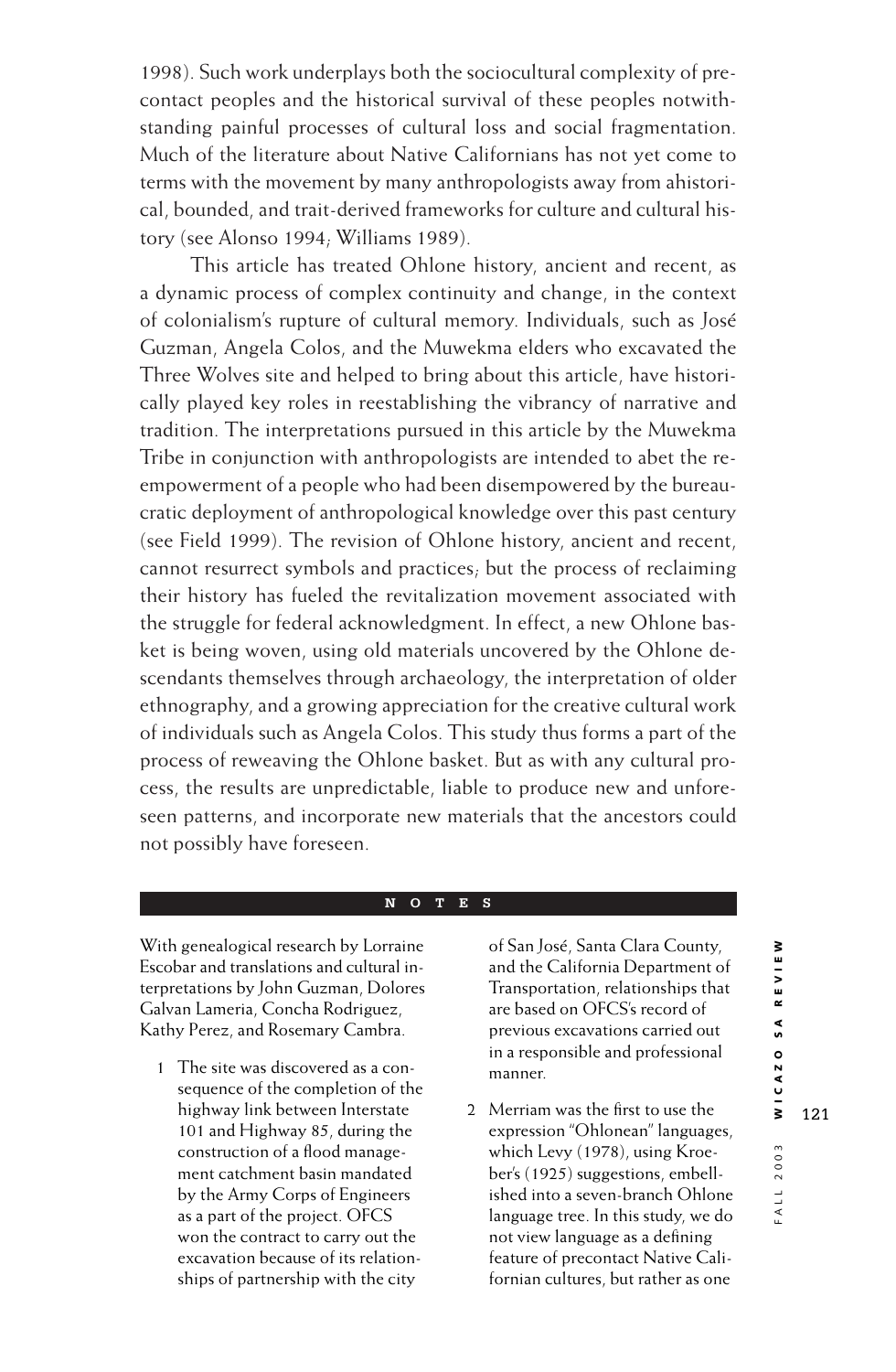of several important factors underlying regionalization and the integration of regions before the arrival of Europeans.

- 3 Archaeological work has been an essential economic vehicle for the tribe, which makes such work a very concrete aspect of the contemporary process of tribal revitalization. As such, OFCS's work has provided the fuel for the tribe's protracted relationship with the Bureau of Indian Affairs Branch of Acknowledgement Research, which in 1996 at last affirmed that the Muwekma Ohlone were a "previously unambiguously recognized tribe," putting the Ohlone on "ready status." In 1998 the status was upgraded to "waiting for active consideration." See Field, in this issue, for an assessment of the current status of the Ohlone petition for federal acknowledgment.
- 4 This article is an attempt to go beyond the mere description and listing of animal remains recovered. While other studies have merely alluded to possible generalized "ceremonial," "ritual," or "religious" uses of artifacts or activities at archaeological sites (e.g., see Cartier, Bass, and Ortman 1993; Samuelson and Self 1995), as well as ignored evidence that the human remains recovered from respective Bay Area sites are the result of ritualized activities that centered around formal cemeteries, this article attempts to interweave a host of complex processes that cross-cut archaeological, ethnohistoric, and ethnographic boundaries.

5 The ethnographic literature utilized herein is by no means an exhaustive review of all written sources but a sampling of what we consider relevant.

6 Escobar's (1998) genealogical research decisively refutes several aspects of another version of Angela Colos's ancestry that Ortiz (1994) has asserted. Angela's surname "Colos" was her stepfather's not her biological father's; Mission San José records leave no doubt that her father was Zenon, an Indian from either San Rafael or Mission Dolores. Joaquina's ancestry cannot be established beyond any doubt, but we agree that she resided in the East Bay and likely came from Miwok heritage. Angela was not born on the Bernal ranch, which was the site of Alisal, but rather at Rancho San Ramon. Far from minor details, the complexity of Angela Colos's (and José Guzman's, and other informants') ancestry are a vital part of coming to terms with these individuals' remarkable exercise of will in creating Ohlone lives in early twentiethcentury California.

- 7 On October 10, 1986, Muwekma Elder Dolores Sanchez read over and offered a translation to the Guzman stories (videotape on file in Muwekma tribal office). As part of the review process of these stories and the translation offered by Dolores Sanchez in 1986, Muwekma elders Dottie Galvan Lameira, Concha Rodriguez, and Hank Alvarez, along with family members, also worked on these translations at a tribal gathering a few days after New Year's 1995.
- 8 "Captain," or *capitán* in Spanish, was the word used to refer to Ohlone leaders in the eighteenth and nineteenth centuries. José Antonio, whose name was Hu'ská in Chochenyo, was the last captain of the Alisal rancheria. He died in 1900. José Antonio was the great-great granduncle of the current Muwekma Ohlone chair, Rosemary Cambra.
- 9 In an interview with the descendants of Erolinda Corral, Kathy Perez (Erolinda's granddaughter) remembered that her grandmother would call her the nickname *Kaknutc,* and when Erolinda was

 ALL 2003 **WICAZO SA REVIEW** S A NICAZO 122 FALL 2003

REVIEW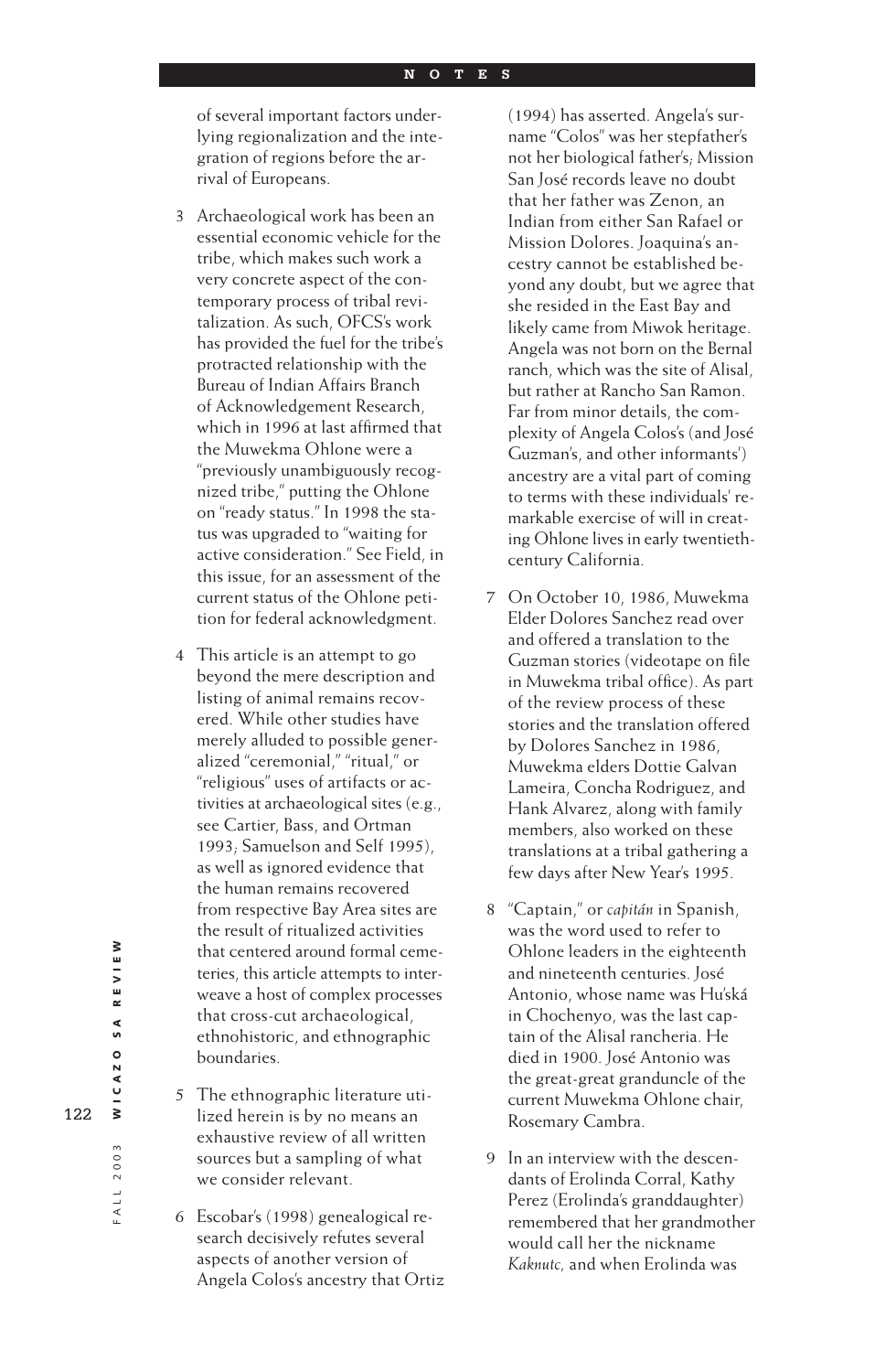excited she called Kathy *Kaknuté.* Mission record research conducted by Milliken (1991) demonstrates that the *Kaknu (Cacnu)* name or stem was given to both males and females from Chochenyo-speaking Ohlone tribes of the East Bay and Tamien-speaking Ohlone tribes of the Santa Clara Valley as personal names.

10 In the case of the Three Wolves site, the antiquity of the human

and animal remains uncovered makes a strong argument for a long history of sociocultural complexity among central California native peoples, a time depth that has been generally discounted by both older and more recent archaeological analysis (e.g., see Bard and Busby 1985; Samuelson and Self 1995 for their generalities on Ohlonean culture).

#### **WORKS CITED**

Alonso, Ana María. "The Politics of Space, Time, and Substance: State Formation, Nationalism, and Ethnicity." *Annual Review of Anthropology* 23 (1994): 379–405.

Applegate, Richard B. *Atishwin: The Dream Helper in South-Central California.* Socorro, N.M.: Ballena Press, 1978.

Bard, James C., and Colin Busby. *Cultural Resources Report on the Wade Ranch Orchard Properties, Inc. Parcels 611 and 612 San José, CA.* On file, California Archaeological Northwest Information Center, Sonoma State University, Rohnert Park, California, 1985.

Bean, Lowell J., and Thomas Blackburn, eds. *Native Californians: A Theoretical Retrospective.* Menlo Park, Calif.: Ballena Press, 1976.

Bean, Lowell J., and Sylvia B. Vane. "Cults and Their Transformations," In *Handbook of North American Indians: California,* vol. 8, ed. Robert F. Heizer, 37–57. Washington, D.C.: Smithsonian Institution, 1978.

Bennyhoff, James A. *Ethnogeography of the Plains Miwok.* Center for Archaeological Research at Davis Publication 5. University of California, Davis. 1977.

Blackburn, Thomas C. "Ceremonial Integration and Social Interaction in Aboriginal California." In *Native Californians: A Theoretical Retrospective,* ed. Lowell J. Bean and Thomas Blackburn, 225–43. Menlo Park, Calif.: Ballena Press, 1976.

Cartier, Robert, Jason Bass, and Scott Ortman. *The Archaeology of the Guadalupe Corridor.* Santa Clara, Calif.: Santa Clara County Archaeological Society, 1993.

Chase-Dunn, Christopher, and Kelly M. Mann. *The Wintu and Their Neighbors: A Very Small World-System in Northern California.* Tucson: University of Arizona Press, 1998.

Clifford, James. *The Predicament of Culture: Twentieth-Century Ethnography, Literature, and Art.* Cambridge: Harvard University Press, 1988.

Colson, Elizabeth, ed. *Autobiographies of Three Pomo Women.* 1956; reprinted, Berkeley: University of California, Department of Anthropology, Archaeological Research Facility, 1974.

Davis, Lee. "Mt. Diablo: Captain of Central California." Paper presented at the Scholar's Conference, "The Ohlone Indians of the Bay Area: A Continuing Tradition," C. E. Smith Museum of Anthropology, California State University, Hayward, November 14, 1992.

Davis, Lee, Suzanne Stewart, and Richard Hitchcock. *Native American History of the Los Vaqueros Project Area, Alameda and Contra Costa Counties, California.* Report prepared for the Contra Costa Water District, Concord, California, 1994.

Dorrington, Lafayette A. Letter written to the Commissioner of Indian Affairs, June 23, 1927. Roseburg File, F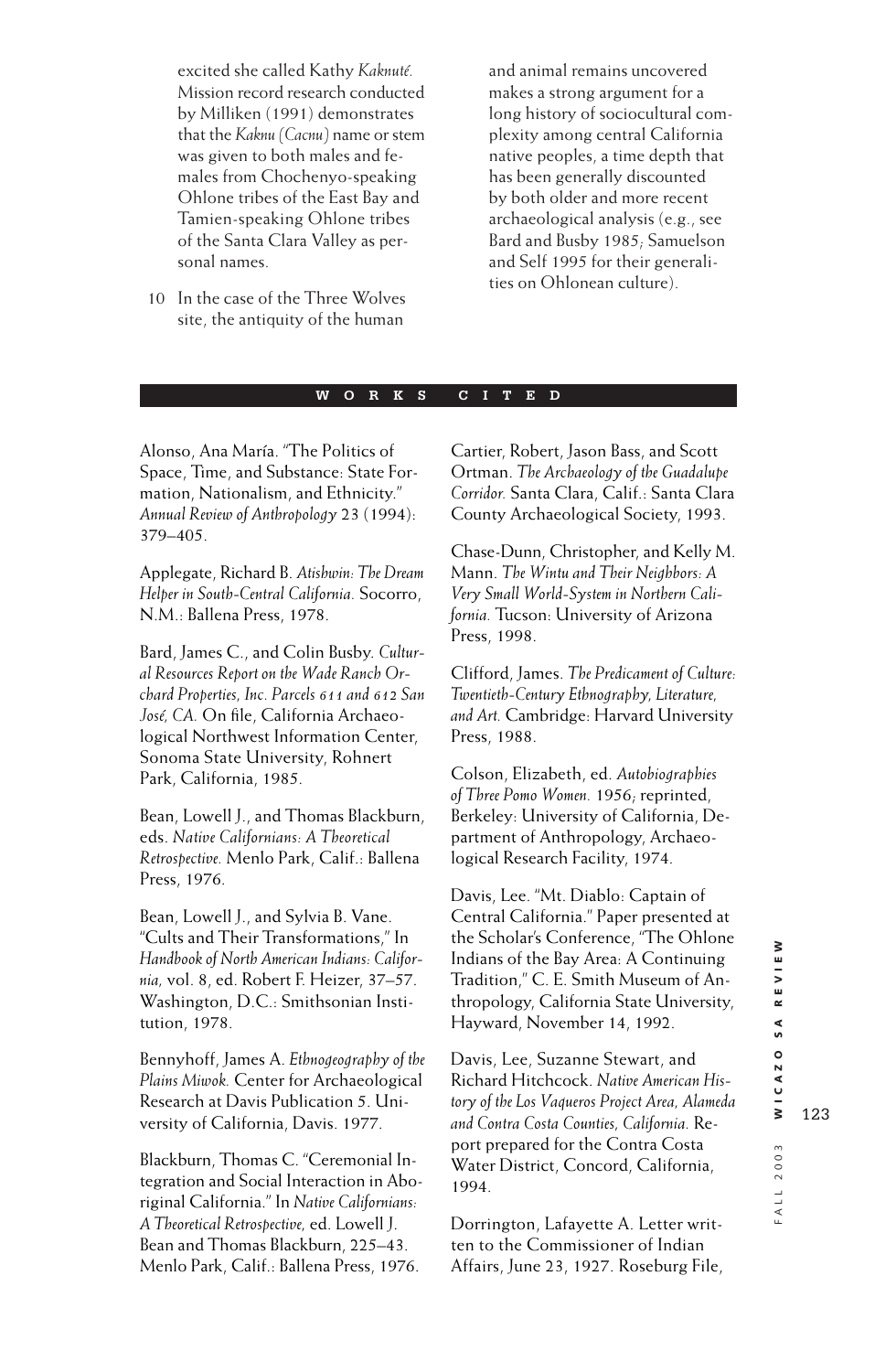1907–1939, Bureau of Indian Affairs Classified Files, National Archives, Washington, D.C.

DuBois, Cora. *The 1870 Ghost Dance.* Anthropological Records 3, no. 1. Berkeley: University of California, 1939. 1–157.

Escobar, Lorraine. "The Lineage of Angela Colos." Unpublished manuscript, 1998.

Field, Les. "Complicities and Collaborations: Anthropologists and the 'Unacknowledged Tribes' of California." *Current Anthropology* 40, no. 2 (1999): 193–209.

Field, Les, Alan Leventhal, Dolores Sanchez, and Rosemary Cambra. "A Contemporary Ohlone Tribal Revitalization Movement: A Perspective from the Muwekma Costanoan/Ohlone Indians of the San Francisco Bay Area." *California History* 71, no. 3 (1992): 412–31.

Gayton, Anna H. *The Ghost Dance of 1870 in South Central California.* University of California Publications in American Archaeology and Ethnology, 28, no. 3. Berkeley: University of California Press, 1930. 57–82.

———. "Areal Affiliations of California Folktales." *American Anthropologist* 37, no. 4 (1935): 582–99.

-. "Estudillo among the Yokuts: 1819." In *Essays in Honor of Alfred Louis Kroeber,* 67–85. Berkeley: University of California Press, 1936.

Gifford, Edward W. "Central Miwok Shamans." Ethnological Documents Collection, University Archives, University of California, Berkeley. CU-23.1, no. 179, 1914.

-. "Yokuts Moieties." Ethnological Documents Collection, University Archives, University of California,

Berkeley. CU-23.1, no. 178, 1915.

———. *Miwok Moieties.* University of California Publications in American Archaeology and Ethnology 12, no. 4. Berkeley: University of California Press, 1916. 139–94.

———. *Dichotomous Social Organization in South Central California.* University of California Publications in American Archaeology and Ethnology 11, no. 5. Berkeley: University of California Press, 1916. 291–96.

———. *Miwok Myths.* University of California Publications in Archaeology and Ethnology 12, no. 8. Berkeley: University of California Press, 1917. 283–388.

———. *Miwok Cults.* University of California Publications in American Archaeology and Ethnology 18, no. 3. Berkeley: University of California Press, 1926. 392–408.

———. "Southern Maidu Religious Ceremonies." *American Anthropologist* 29, no. 3 (1927): 214–57.

———. "Central Miwok Ceremonies," *University of California Anthropological Records* 14, no. 4 (1955): 261–318.

Goldschmidt, Walter. "Social Organization in Native California and the Origin of Clans," *American Anthropologist* 50 (1948): 444–56.

———. *Nomlaki Ethnography.* University of California Publications in Archaeology and Ethnology 42. Berkeley: University of California Press, 1951. 303–436.

Gutiérrez, Ramón A. *When Jesus Came, the Corn Mothers Went Away: Marriage Sexuality, and Power in New Mexico, 1540–1846.* Stanford, Calif.: Stanford University Press, 1991.

Harrington, John P. "Costanoan Field Notes: Chochenyo Linguistics." On microfilm at San José State University Library. New York: Kraus International Publications, 1921–1939.

-. "Cultural Element Distributions, XIX: Central California Coast." *Anthropological Records* 7, no. 1 (1942): 1–44.

FALL 2003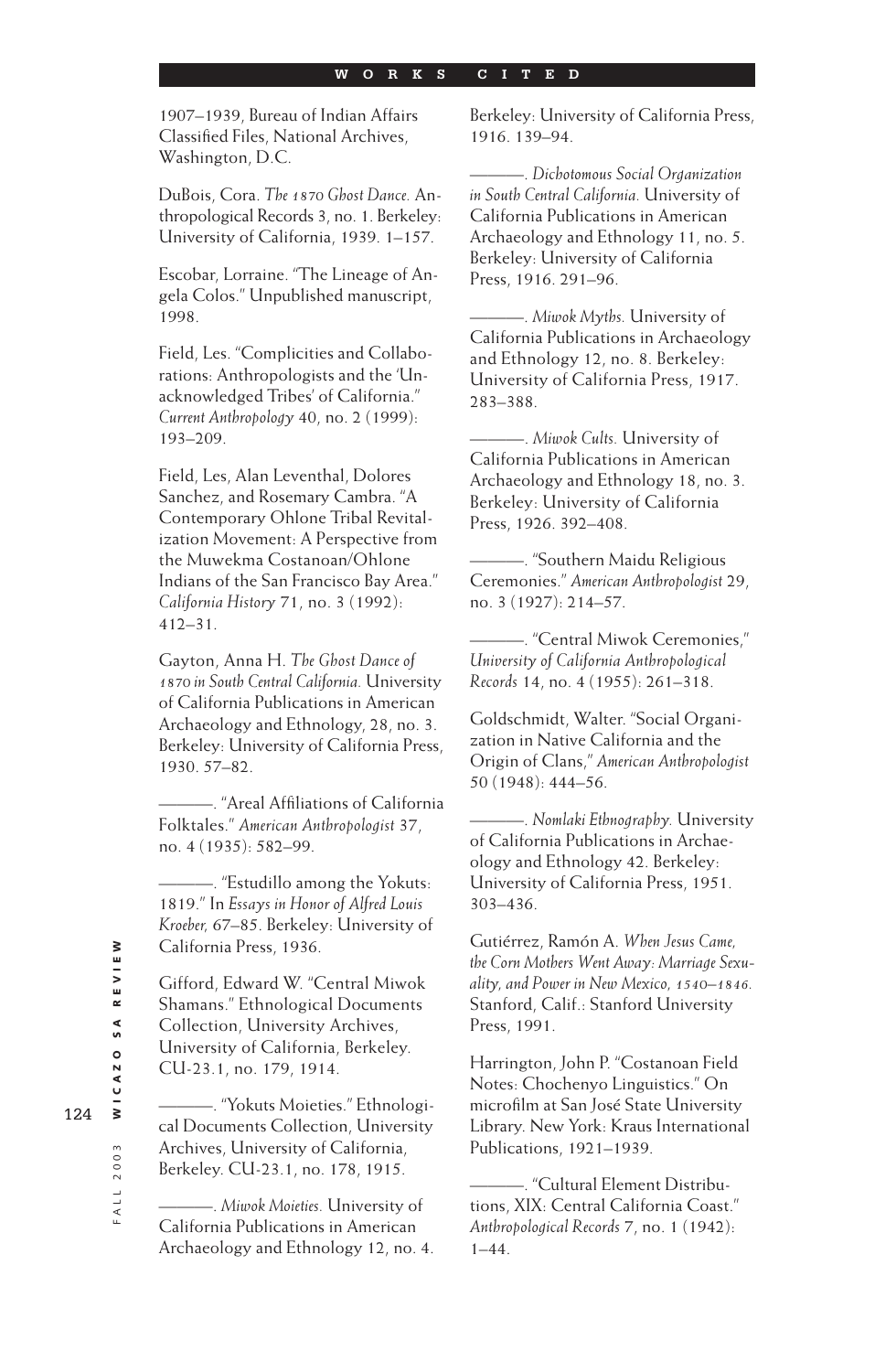Heizer, Robert F., and Gordon Hewes. "Animal Ceremonialism in Central California in the Light of Archaeology," *American Anthropologist* 42 (1940): 587–603.

Hurtado, Albert. *Indian Survival on the California Frontier.* New Haven, Conn.: Yale University Press, 1988.

Kelly, Isabel, ed. "Coast Miwok." In *Handbook of North American Indians,* vol. 8, ed. Robert Heizer, 414–25. Washington, D.C.: Smithsonian Institution. 1978.

———. *Interviews with Tom Smith and Maria Copa: Isabel Kelly's Ethnographic Notes on the Coast Miwok Indians of Marin and Southern Sonoma Counties, California.* Ed. Mary E. T. Collier and Sylvia Barker Thalman. MAPOM Occasional Papers, no. 6. San Rafael, Calif.: Miwok Archaeological Preserve of Marin, 1991.

Kroeber, Alfred L. *Indian Myths of South Central California.* University of California Publications in Archaeology and Ethnology 4, no. 4. Berkeley: University of California Press, 1907. 169–249.

———. *Handbook of the Indians of California.* New York: Dover, 1925.

Leventhal, Alan, Les Field, Hank Alvarez, and Rosemary Cambra. "The Ohlone: Back from Extinction." In *The Ohlone Past and Present: Native Americans of the San Francisco Bay Region,* ed. Lowell J. Bean, 297–336. Menlo Park, Calif.: Ballena Press, 1994.

Levy, Richard. "Costanoan." In *Handbook of North American Indians: California,* vol. 8, ed. Robert F. Heizer, 485–95. Washington, D.C.: Smithsonian Institution, 1978.

Marcus, George, and Michael Fischer, eds. *Anthropology as Cultural Critique.* Chicago: University of Chicago Press, 1986.

Merriam, C. Hart. *Ethnographic Notes on California Indian Tribes: Central California Indian Tribes,* ed. Robert F. Heizer. University of California Archaeological Survey Reports 68, no. 3. Berkeley:

University of California Archaeological Research Facility, 1967.

Milliken, Randall. "The Spatial Organization of Human Population on Central California's San Francisco Peninsula at the Spanish Arrival." Master's thesis, Sonoma State University, 1983.

———. "An Ethnohistory of the Indian People of the San Francisco Bay Area from 1770 to 1810." Ph.D. diss., University of California, Berkeley, 1991.

———. *A Time of Little Choice: The Disintegration of Tribal Culture in the San Francisco Bay Area, 1769–1810.* Menlo Park, Calif.: Ballena Press, 1995.

Monroy, Douglas. *Thrown among Strangers: The Making of Mexican Culture in Frontier California.* Berkeley: University of California Press, 1990.

Ortiz, Beverly O. "Chocheño and Rumsen Narratives: A Comparison." In *The Ohlone Past and Present: Native Americans of the San Francisco Bay Region,* ed. Lowell J. Bean, 99–163. Menlo Park, Calif.: Ballena Press, 1994.

Rawls, James J. *Indians of California: The Changing Image.* Norman: University of Oklahoma Press, 1984.

Samuelson, Ann E., and William Self. *Archaeological Testing Report Site CA-SCl-12 Tasman Corridor Light Rail Project, Santa Clara County, California.* Vol. 1. *Results and Recommendations.* Report prepared for Woodward-Clyde Consultants for the Santa Clara County Transportation Agency, 1995.

Sando, Joe S. *Pueblo Nations: Eight Centuries of Pueblo Indian History.* Santa Fe, N.M.: Clear Light, 1992.

Sarris, Greg. *Keeping Slug Woman Alive: A Holistic Approach to American Indian Texts.* Berkeley: University of California Press, 1993.

Simmons, William. "Indian Peoples of California." In *Contested Eden: California before the Gold Rush,* ed. R. A. Gutierrez and R. J. Orsi, 48–77. Berkeley: University of California Press, 1998.